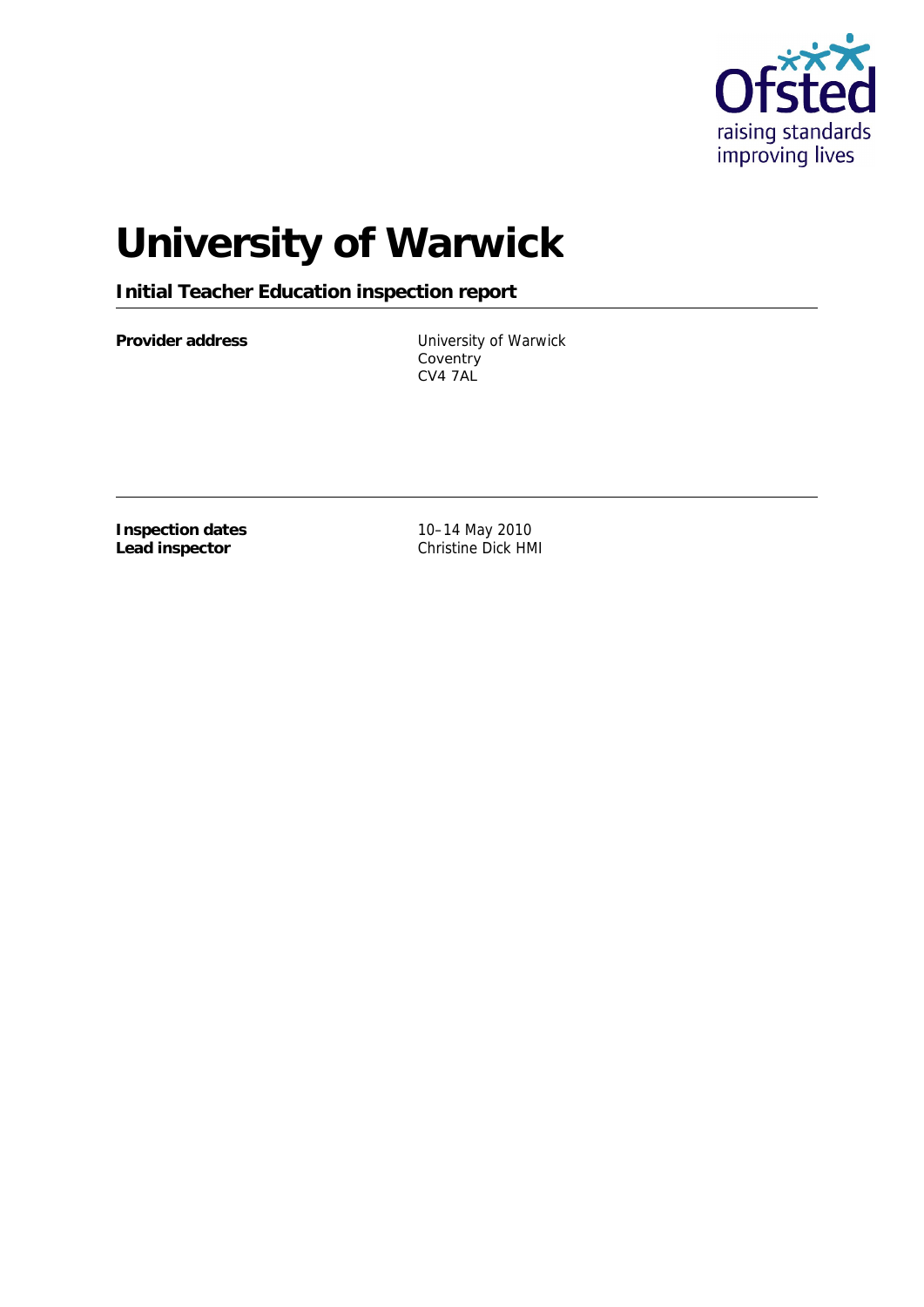The Office for Standards in Education, Children's Services and Skills (Ofsted) regulates and inspects to achieve excellence in the care of children and young people, and in education and skills for learners of all ages. It regulates and inspects childcare and children's social care, and inspects the Children and Family Court Advisory Support Service (Cafcass), schools, colleges, initial teacher training, workbased learning and skills training, adult and community learning, and education and training in prisons and other secure establishments. It rates council children's services, and inspects services for looked after children, safeguarding and child protection.

Further copies of this report are obtainable from the school. Under the Education Act 2005, the school must provide a copy of this report free of charge to certain categories of people. A charge not exceeding the full cost of reproduction may be made for any other copies supplied.

If you would like a copy of this document in a different format, such as large print or Braille, please telephone 0300 1231231, or email enquiries@ofsted.gov.uk.

You may copy all or parts of this document for non-commercial educational purposes, as long as you give details of the source and date of publication and do not alter the information in any way.

**www.ofsted.gov.uk**

Reference no. 080190

© Crown Copyright 2010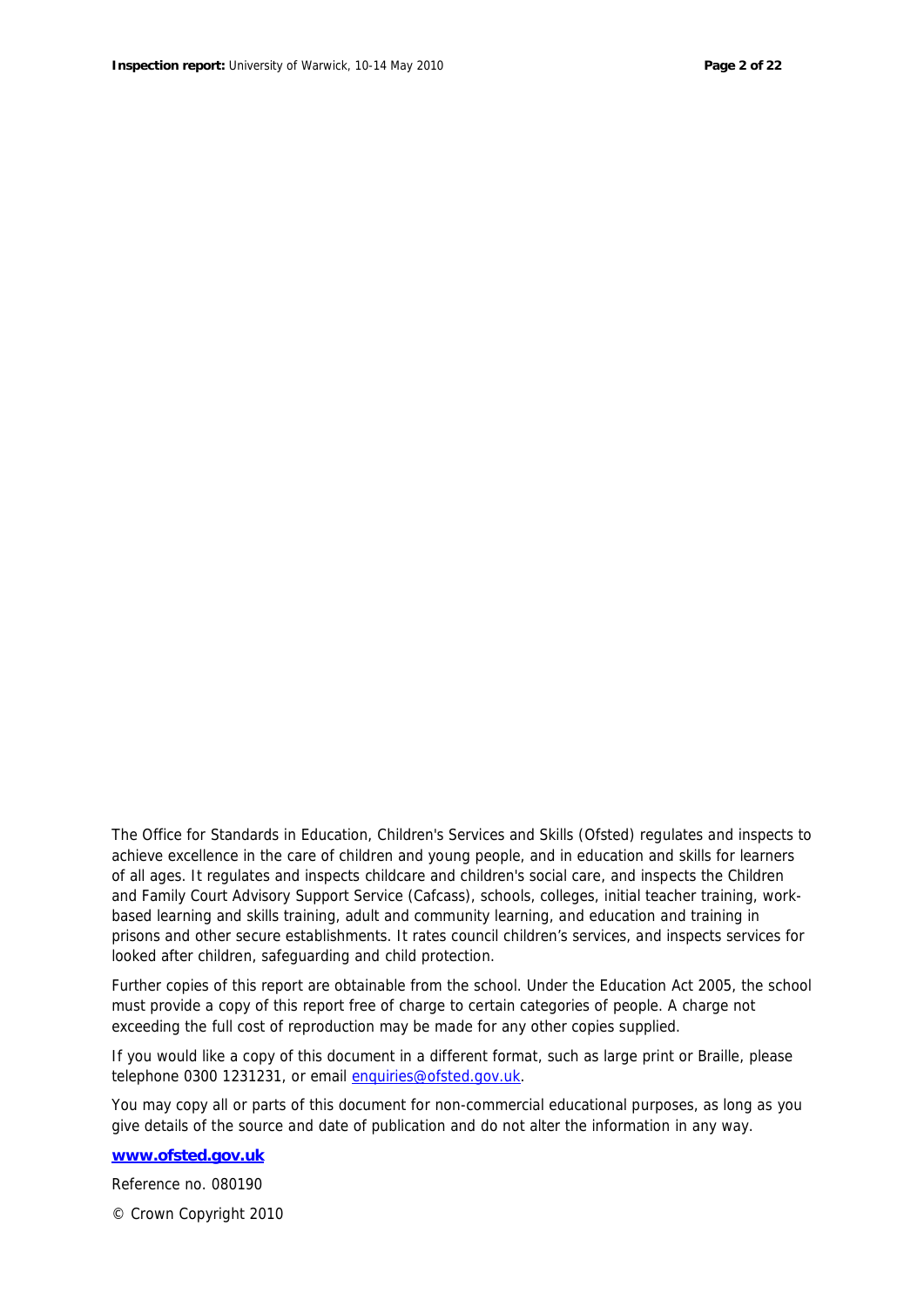# **Introduction**

- 1. This inspection was carried out by Her Majesty's Inspectors supported by a team of specialist inspectors in accordance with the *Framework for the Inspection of Initial Teacher Education (2008-11)*.
- 2. The inspection draws upon evidence from all aspects of the provision to make judgements against all parts of the inspection evaluation schedule in the framework. Inspectors focused on the overall effectiveness of the training in supporting high quality outcomes for trainees and the capacity of the partnership to bring about further improvements. A summary of the grades awarded is included at the end of this report.

### **Key to inspection grades**

- Grade 1 **Outstanding**
- Grade 2 Good
- Grade 3 Satisfactory
- Grade 4 Inadequate

### **Explanation of terms used in this report**

**Attainment** is defined as the standard reached by a trainee at the end of their training.

**Progress** is judged in terms of how well a trainee has developed professionally from their starting point to the standard reached at the time of the inspection or at a suitable review point.

**Achievement** is judged in terms of the progress made and the standard reached by a trainee at the time of the inspection or at a recent assessment review point.

# **The provider**

3. The University of Warwick is a well-established provider of initial teacher education offering programmes leading to qualified teacher status (QTS) in the primary and secondary age ranges, and training for teachers in postcompulsory education. Teacher training is provided from within the university's Institute of Education. Post-compulsory education teacher training is offered through the university's Centre for Lifelong Learning, in partnership with colleges.

# **A commentary on the provision**

4. The university enjoys a good reputation, recruitment to initial teacher training is strong and a large proportion of trainees are successful in gaining teaching posts in the West Midlands area. Final attainment for trainees on the primary route is high with more than 50% of trainees judged to be outstanding by the end of the course. Attainment for trainees on the secondary and further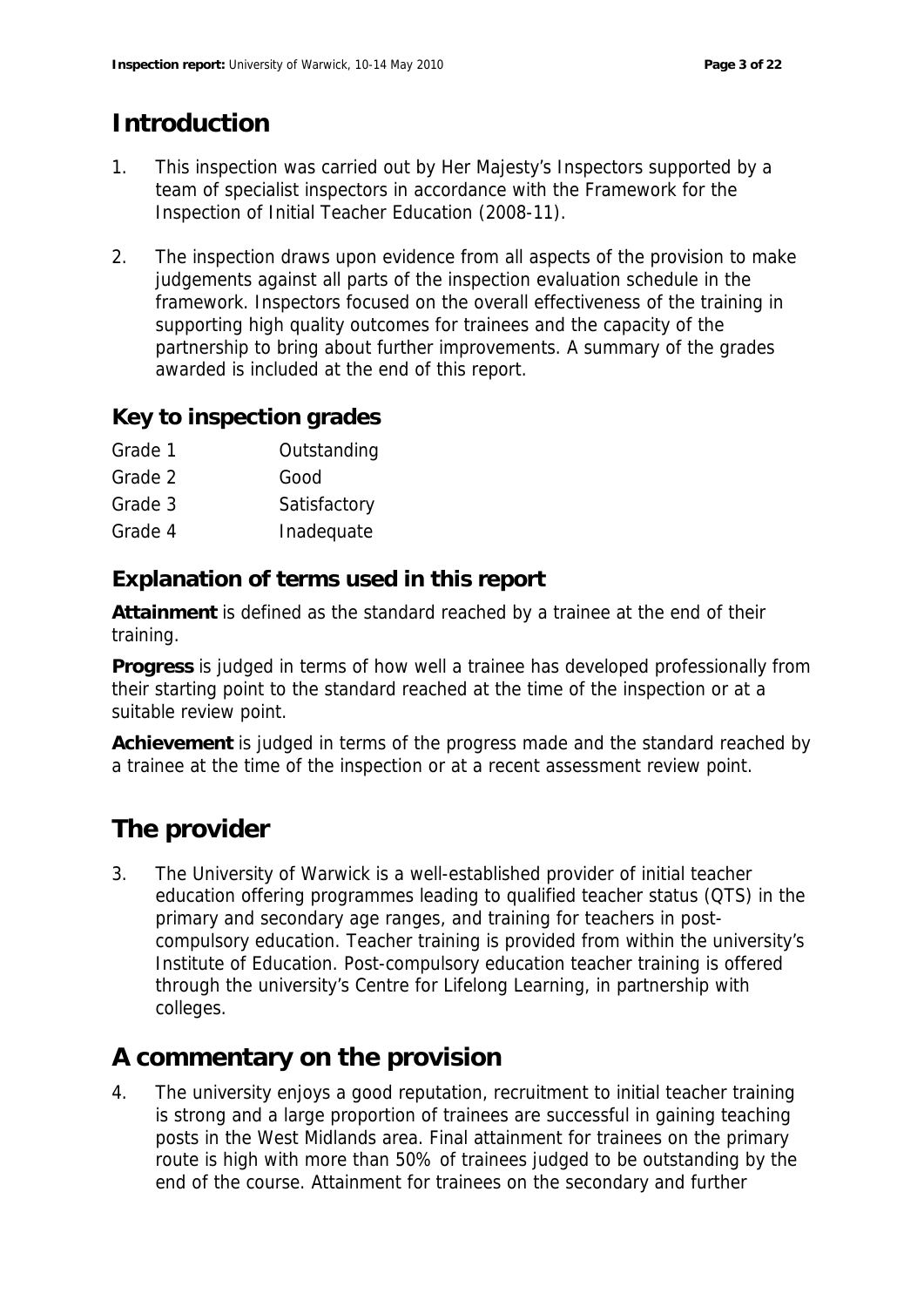education routes is good and improving, along with improvements in many aspects of the provision. Common strengths across all phases include:

- the detailed attention to the well-being of all trainees that ensures they receive high levels of personalised support and this contributes to the good retention and improving outcomes
- the recruitment of trainees with the skills and knowledge to become good and often better teachers
- the outstanding anticipation of, and response to, national, regional and local changes and innovation
- the strong and cohesive partnership, the spirit of collaboration and the goodwill demonstrated by partnership schools and colleges
- the research-focused and well-qualified university team, many of whom are renowned experts in their field.
- 5. There are particularly strong features in some programmes that could be applied to other phases.

In primary:

 the trainees' outstanding attainment and the high level of consistency in their experiences in partner schools.

In FE and secondary:

- the rigorous recruitment and selection practices, with a strong emphasis on widening the participation of trainees from under-represented groups.
- 6. The following recommendation should be considered to improve the quality of the outcomes for trainees across all three phases.
- Extend the formal sharing of good practice to ensure that the best, and most innovative strategies are subject to timely dissemination to promote further improvements in outcomes for trainees.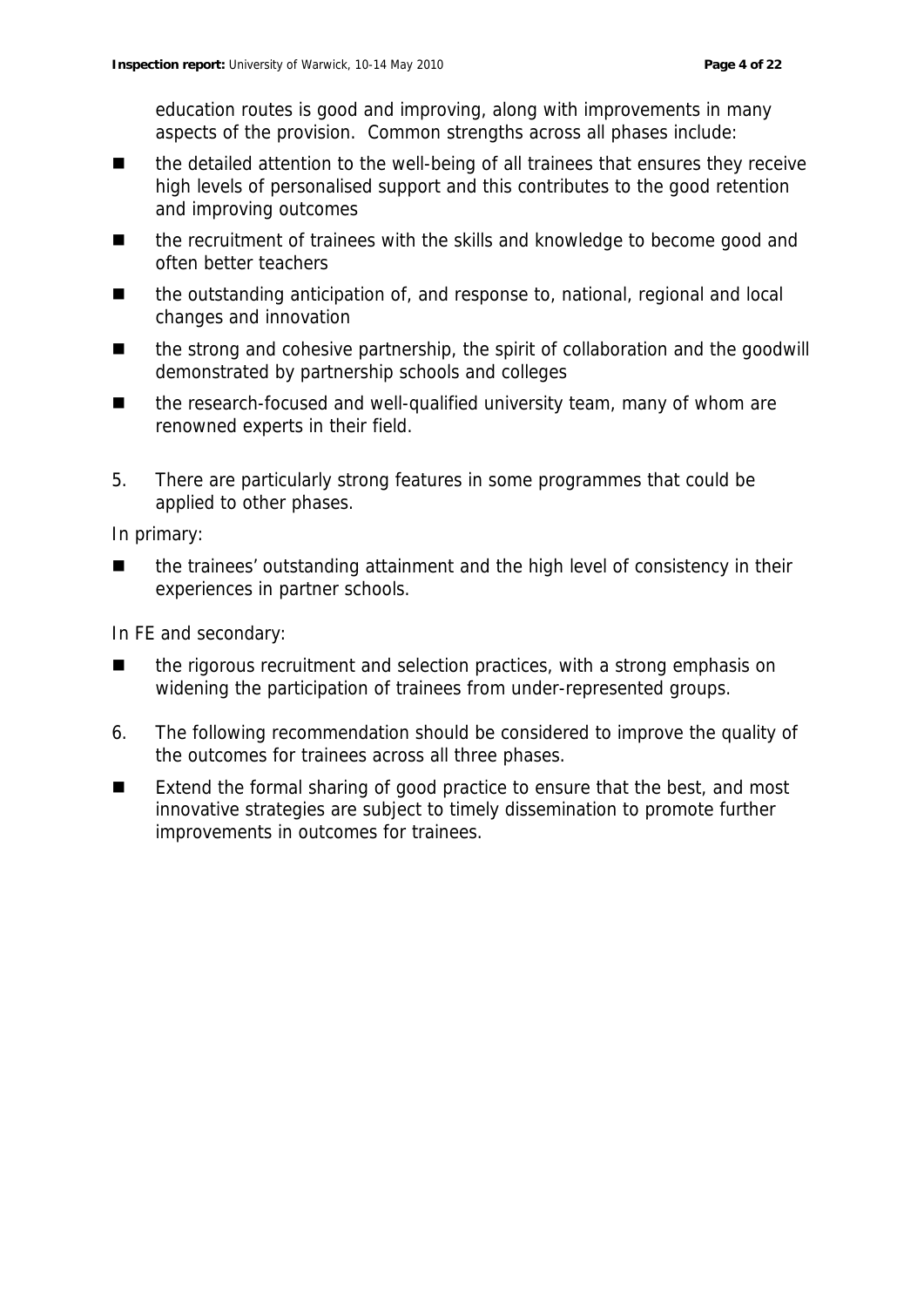# **Provision in the primary phase**

### **Context**

7. The University of Warwick works in partnership with approximately 150 schools and eight local authorities, located across a wide geographical area of the Midlands, to provide primary courses in initial teacher education. These courses lead to qualified teacher status, and include a one year Post Graduate certificate in Education (PGCE) in the 5 to 11 age range, a 3 to 7 Early Years course and, recently, a two year part-time primary course. All trainees complete the primary modern foreign languages element of the training and a small group undertake an overseas placement. At the time of the inspection there were 120 trainees in total including 52 on the Early Years course and 16 part-time trainees.

### **Key strengths**

- 8. The key strengths are:
- $\blacksquare$  the sustained progress made by high quality trainees resulting in their outstanding attainment by the end of the course
- the comprehensive and well-planned systems, rigorously checked and consistently applied, that promote trainees' progress very effectively
- the excellent communication and positive relationships established across the partnership with very strong support for trainees' individual professional and personal needs
- the way in which training is personalised to meet trainees' needs and aspirations
- the highly reflective, confident trainees who have an excellent understanding of what they need to do to improve
- the excellent coherence between school and university training that prepares trainees very well to get the most out of their school experiences
- the way in which leaders strive to improve, anticipate change and implement innovation.

### **Recommendations**

- 9. In order to improve trainees' progress and attainment, the provider and partnership should:
- **EXECUTE:** further develop the strategies to increase the recruitment of trainees from under-represented groups.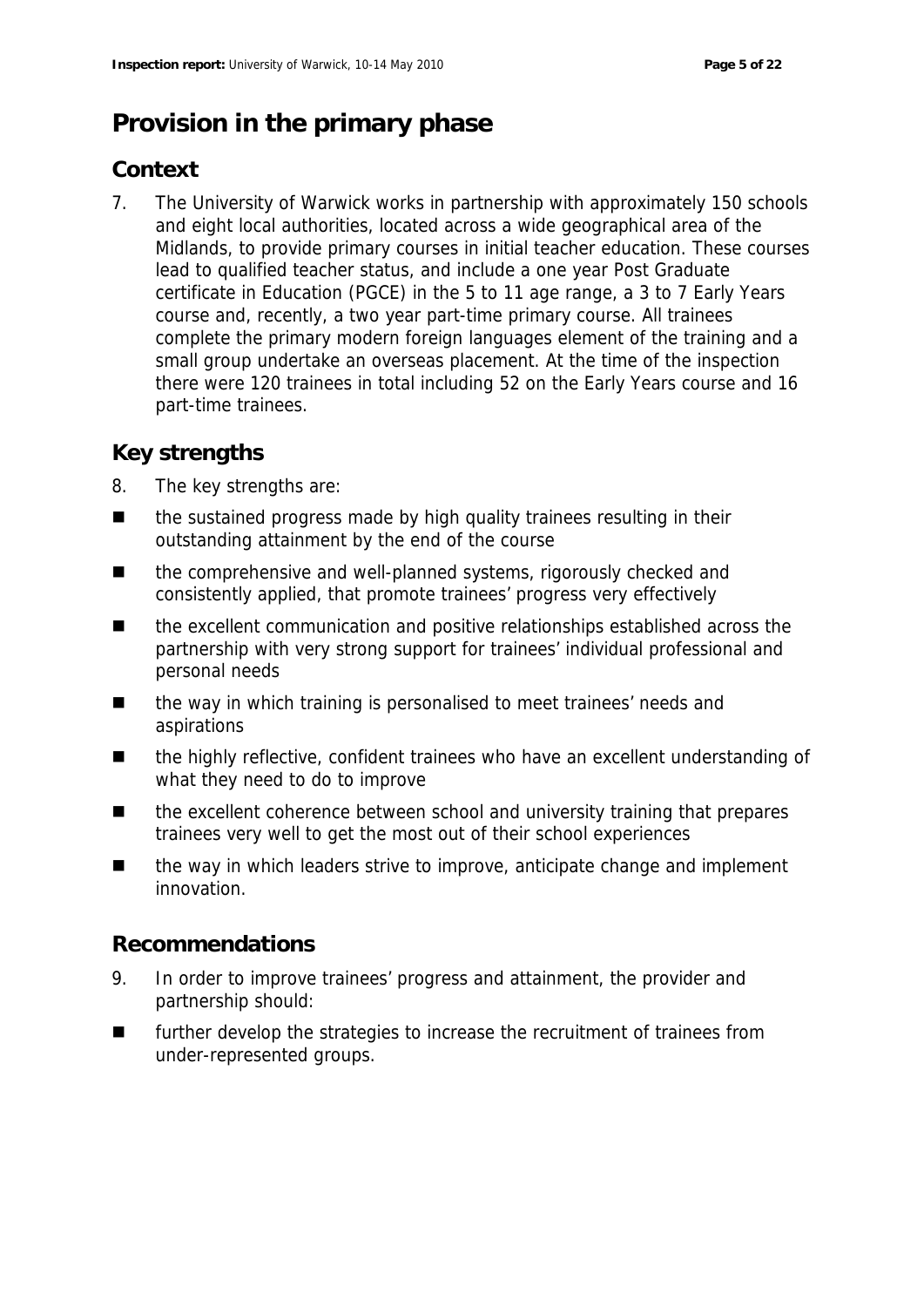# **Overall effectiveness Grade: 1**

- 10. The overall effectiveness of the provider in securing high quality outcomes for trainees is outstanding. The provider judges trainees' attainment to be outstanding and inspectors agree.
- 11. Trainees make good or better progress to achieve the standards for QTS. They display highly effective personal skills. For example, they understand their own role as learners; they are confident and reflective practitioners, able to evaluate their own strengths and weaknesses and they form excellent working relationships with colleagues. In addition, they show outstanding professional skills. For example, in planning very thoroughly to build on pupils' developing knowledge and understanding. They show an excellent understanding of subject-based pedagogy and employ a range of well-selected resources that focus on pupils' learning effectively. The strongest trainees can assess pupils' work with confidence. All are enthusiastic, very well motivated and committed to engaging pupils in their learning.
- 12. The provider's recruitment and selection arrangements make a good contribution to supporting the overall outstanding outcomes. Rigorous interview procedures successfully identify trainees with the potential to become good and often outstanding teachers. The active involvement of partnership schools in the process ensures that expectations remain high. Tasks at interview, such as the group discussion, are well designed to assess candidates' performance in several areas including interpersonal and communication skills. Very good attention is paid to trainees' subject knowledge with the result that carefully tailored additional support is planned for the start of the course. This highly personalised support is a strong feature and is a key factor in the overwhelming majority of trainees making good or better progress. The high level of recruitment to both primary and the Early Years courses has been sustained over time. Managers have introduced a range of strategies to address the under-recruitment of minority ethnic candidates but these have yet to have a notable impact. The recruitment and retention of minority ethnic trainees and those with a disability remains a priority; further action is planned but is yet to be implemented.
- 13. The outstanding quality of training results in trainees' excellent attainment. Many trainees secure jobs in local schools. Headteachers speak highly of the quality of newly qualified trainees from the course which meets local employment needs very well. Trainees are overwhelmingly positive about all aspects and are particularly enthusiastic about those elements of the training where practical approaches model good practice. Well informed university tutors provide inspirational teaching and there is excellent coherence between centre-based and school-based provision. Curriculum subject courses, including modern foreign languages and professional studies, are of high quality and are characterised by well-structured content, relevant tasks and high levels of challenge.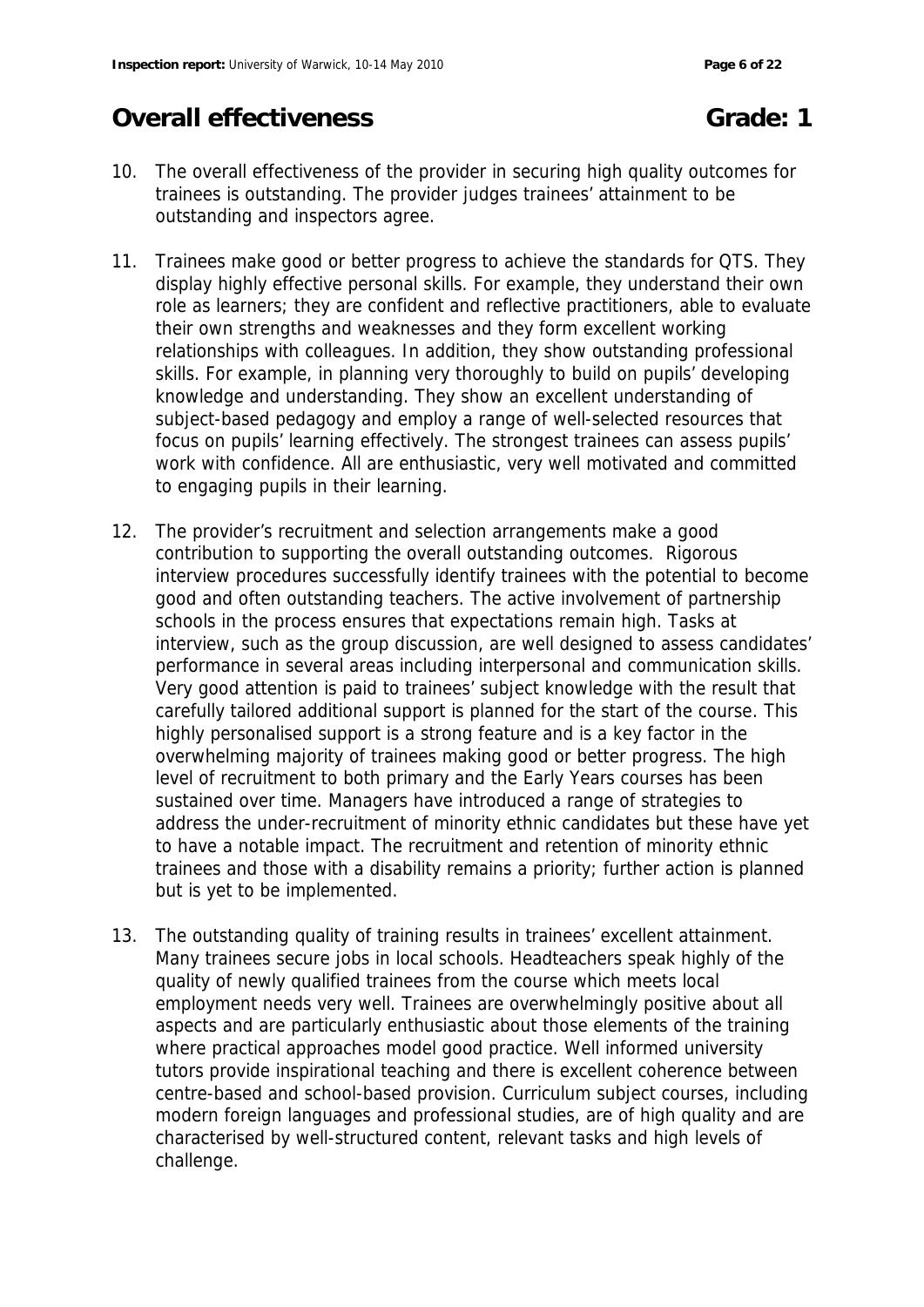- 14. High quality information and communication technology training promotes trainees' skills in this area very effectively; for example, in the use of control technology across subjects. Assessment systems are secure and provide an accurate record of trainees' progress. Assignments are intellectually engaging and very well linked to trainees' developing skills, knowledge and expertise. At all stages, trainees are supported very well in applying what they learn to their own teaching. This is enhanced by well-planned school-based tasks. In most cases, trainees make strong progress from the start of the course as a result of clear identification of their strengths and areas for development. Throughout the course, and during school placements, they receive frequent and good quality feedback that sets clear and focused developmental targets. Personal tutors have a key role in rigorously monitoring trainees' overall progress and they do this very well.
- 15. There are highly effective procedures that are consistently applied for monitoring trainees' progress during school experience. Carefully planned school placements provide an excellent range of contrasting settings for trainees. Schools are good venues for training and are very carefully selected and monitored to provide trainees with good quality teaching experiences across the age range for which they are being trained. Partnership schools provide a wide range of additional opportunities; for example, for trainees to develop an understanding of strategies to support pupils with special educational needs and/or disabilities. Link tutors have a pivotal role in monitoring the trainees' progress through joint observation with school mentors, resulting in sharply focused targets and end of placement reports. The professional development of school-based staff is well supported through training at the university, at the annual partnership conference and in the sessions for mentors during the year.
- 16. The outstanding use of resources makes a significant contribution to high quality outcomes. Resources in the university, including information and communication technology, meet the needs and aspirations of trainees very well. Teaching rooms provide an excellent learning environment with high quality displays and up-to-date resources. Trainees' individual needs are met very effectively; for example, by extending strategies for behaviour management through additional sessions in the behaviour for learning centre. The developing virtual learning environment provides trainees with access to relevant materials and documentation including web-based resources. A strong team of staff, many of whom are nationally recognised experts in their field, provide excellent professional support and trainees appreciate the additional input they gain from invited speakers.
- 17. Trainees receive excellent support for their personal well-being across the partnership; this contributes to their outstanding achievement. They make good or better progress, with no group attaining significantly less well than others. There is a climate of trust and openness at all levels where trainees feel secure in reporting any areas of concern. The provider promotes outstanding equality of opportunity through the rich diversity of school placements available across the partnership. Trainees are prepared very well to teach in a diverse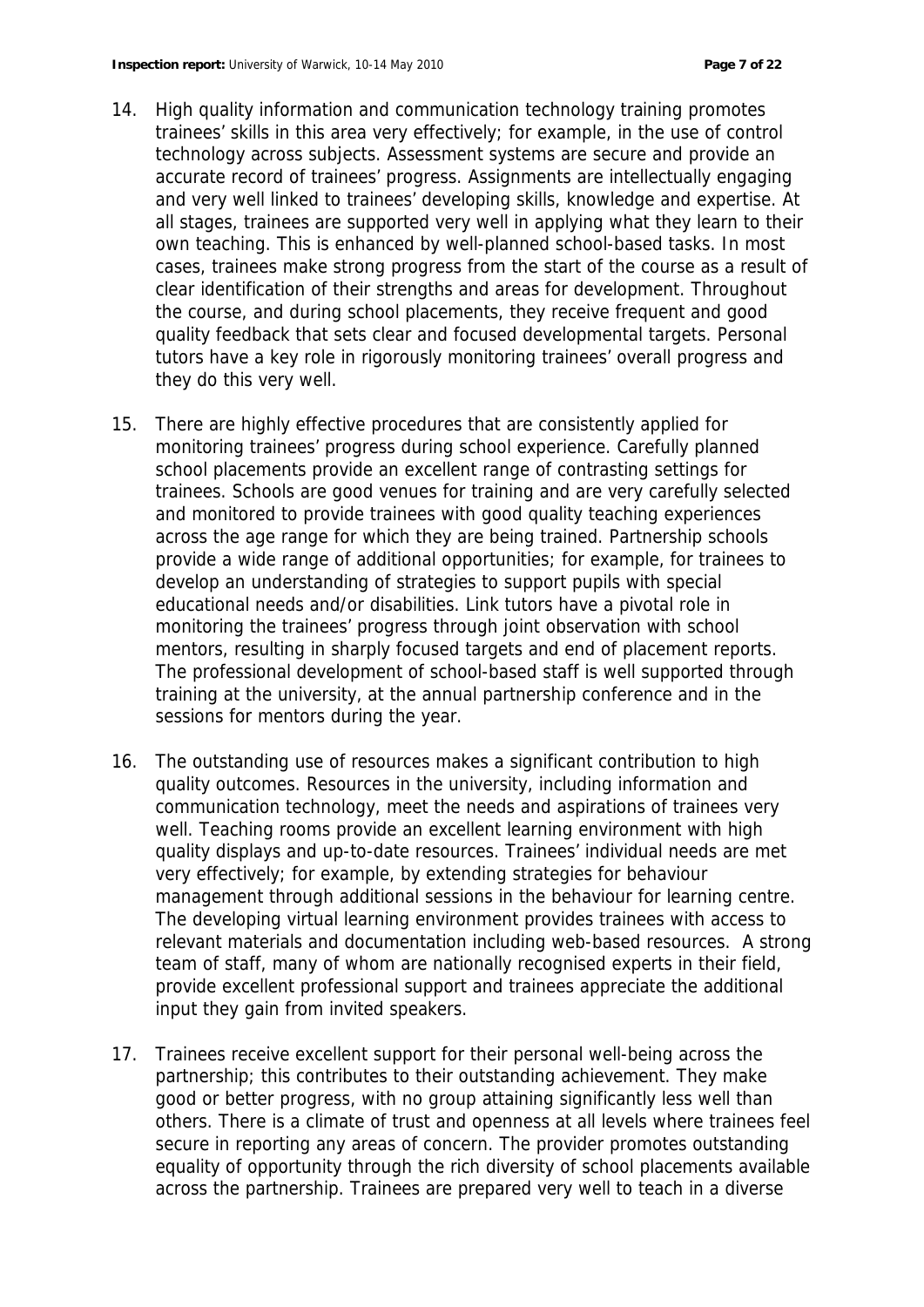society; for example all benefit from an additional short placement to widen their experience of pupils who speak English as an additional language.

### **The capacity for further improvement and/or sustaining high quality Grade: 1**

- 18. The provider's capacity to secure further improvements and to sustain high quality outcomes is outstanding. As a result of strongly focused leadership at all levels and accurate self-evaluation leading to sharp improvement planning, the trend of outstanding attainment has been sustained.
- 19. The provider enjoys an excellent reputation locally; schools strongly support the partnership and feel fully involved in decision making. All speak highly of the partnership and have a strong commitment to evaluation and improvement. The course programmes are regularly reviewed to ensure the content fully reflects the needs of trainees in schools and is responsive to local and national initiatives. Course leaders use detailed information from trainee outcomes, benchmarking data such as that provided in the newly qualified teacher survey, and feedback from trainees, colleagues and external examiners, to identify strengths and areas for development.
- 20. Managers have introduced several measures that have improved provision and maintained high-quality outcomes over time. For example, the partnership has bid for and obtained funding for the development of modern foreign languages for all trainees, resulting in a well-developed programme that is highly valued by schools and trainees. The recently introduced part-time course is providing good opportunities to meet trainees' individual needs through a flexible approach to training.
- 21. Improvement planning is strong, particularly in involving a wide range of staff from across the partnership; it is well organised and focuses on key issues. Written plans focus clearly on improving the outcomes for trainees. Managers review such plans appropriately at regular intervals. The professionalism of the primary team is trusted by trainees and the partnership alike. The impact of better planning has resulted in the provider making good improvements since its previous inspection, including improved procedures to quality assure the work of link tutors across the partnership. Course leaders respond promptly to recommendations made by external examiners; for example, sharing good practice in schools through joint observations of trainees. All involved in the partnership understand their roles and responsibilities; the quality of the course documentation is excellent. Members of the partnership are not only fully involved in improvement planning but are aware of priorities and respond well to new initiatives.
- 22. Despite the provider's strong record of improvement there is no sense of complacency. The course leadership is determined and focused sharply on sustaining and improving the impressive record of trainees' excellent outcomes. There is a strong sense of teamwork; tutors work very well together sharing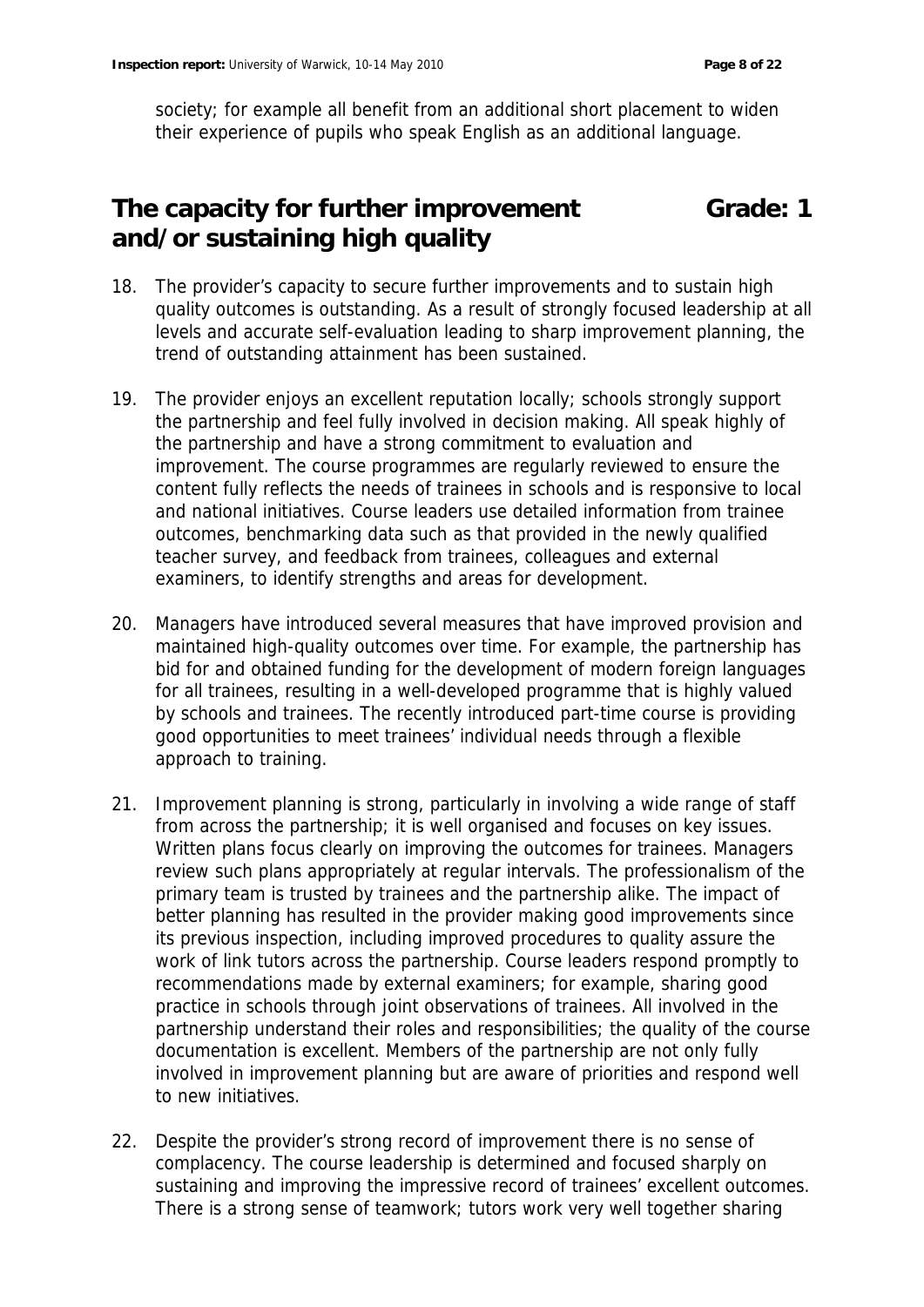each others' skills and knowledge. There are good systems for professional development and strong links across the partnership to make full use of all available local expertise; for example the use of advanced skills teachers from a local authority. A key strength of the provider is the way in which leaders strive to improve, anticipate change and implement innovation. This is demonstrated by the excellent training on cross-curricular approaches whilst maintaining the strength of individual subject components of the course.

- 23. The provider systematically analyses a wealth of data and carefully evaluates trends in individual trainee's performance. Although the data for different groups of trainees are collected and evaluated they do not always present a sharp picture of where improvement needs to be made because there is insufficient analysis of the progress made between the early school placements.
- 24. The course leaders know the partnership schools very well and use this information effectively to plan a good range of school-based experiences for the trainees. Schools are evaluated rigorously and there are robust systems for selection and de-selection and to ensure the quality of training is maintained. School-based trainers are accurate in their assessment of trainees' teaching and benefit from the excellent relationship with link tutors. A key strength of the partnership is the outstanding level of personal and professional support for all trainees. Remedial action, such as intervention, additional support, or extra training is swiftly put in place when there is any area of concern.
- 25. The provider has a proven track record of improvement; further sharpening of the quality assurance procedures has resulted in more challenging targets and improved attainment for trainees. The partnership has demonstrated that the strong leadership, high quality training and rigorous quality assurance procedures have led to the outstanding outcomes for trainees being sustained and in some cases improved over time.

# **Provision in the secondary phase**

# **Context**

26. The University of Warwick offers a one-year full-time post-graduate certificate in education which leads to the award of qualified teacher status. Training is provided in: English with drama; business education; drama with English; information and communication technology; history; mathematics; modern foreign languages; religious education and science. New provision includes routes covering mathematics with physics and modern foreign languages with business. Under the Training and Development Agency 'innovations' category the university offers 14-19 Diploma routes. The university has 256 allocated places for trainees aspiring to teach in the secondary age range. The majority of partnership schools are located in the West Midlands local authority areas.

# **Key strengths**

27. The key strengths are: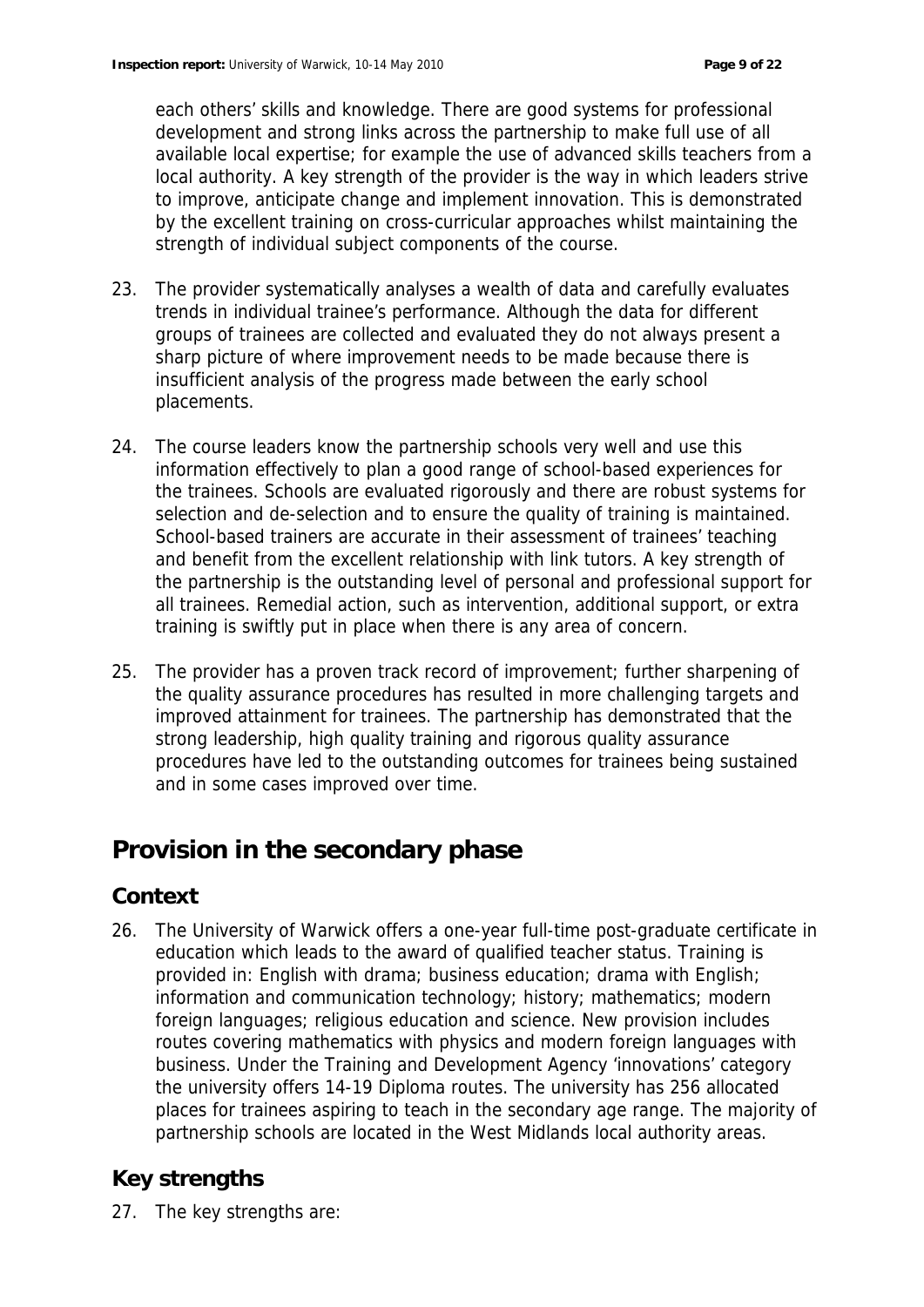- the high level of support and the personalisation in the training that leads to the good progress trainees make
- the rapid response from tutors and mentors that ensures trainees' identified learning needs are met
- the rigorous selection procedures that lead to the recruitment of trainees with the potential to become good teachers and who are well matched to meet the needs of the local and national workforce
- the well-qualified central team with extensive subject knowledge which contributes well to the development of trainees' subject pedagogy and understanding of the changing curriculum
- the university's proven ability to anticipate and respond to change at local and national level and which has a positive impact on outcomes for trainees
- the strong and cohesive partnership, well led by the university team, with a clear commitment ensuring that all trainees fulfil their potential and that significantly enhances the provision's capacity to improve.

### **Recommendations**

- 28. In order to improve the proportion of trainees whose attainment is judged as outstanding and secure better progress for those trainees judged to be satisfactory at the end of the training, the provider should:
- continue to develop mentor practice to ensure that all trainees' school-based experiences match those of the very best
- **IDEDUARY IDED** improve the ability of all trainees to reflect perceptively on how their teaching impacts on pupils' learning and their confidence in working with mixed ability groups
- secure the relevance and validity of the core professional studies programme in the context of trainees' specialist subjects and the timely feedback on trainees' performance from associated assessment tasks.

# **Overall effectiveness Grade: 2**

29. Trainees' overall attainment by the end of the programme is good. The different elements of the training combine effectively to provide a coherent package that caters effectively for trainees' individual needs. As a result, they make good and increasingly outstanding progress. There is yet to be a consistent trend of outstanding attainment and there are variations in outcomes across subjects. Nevertheless, the high standard of provision at the university is reflected in the good practice modelled by tutors and the engaging learning experiences they provide. A strong focus on personalisation ensures that most trainees' school experiences build on previous learning and are based on an appropriate analysis of individual needs. The provision as a whole benefits from the strong contribution from the university-based School Partnership Office whose professional team provides excellent support for trainees from the point of recruitment through to completion of their course.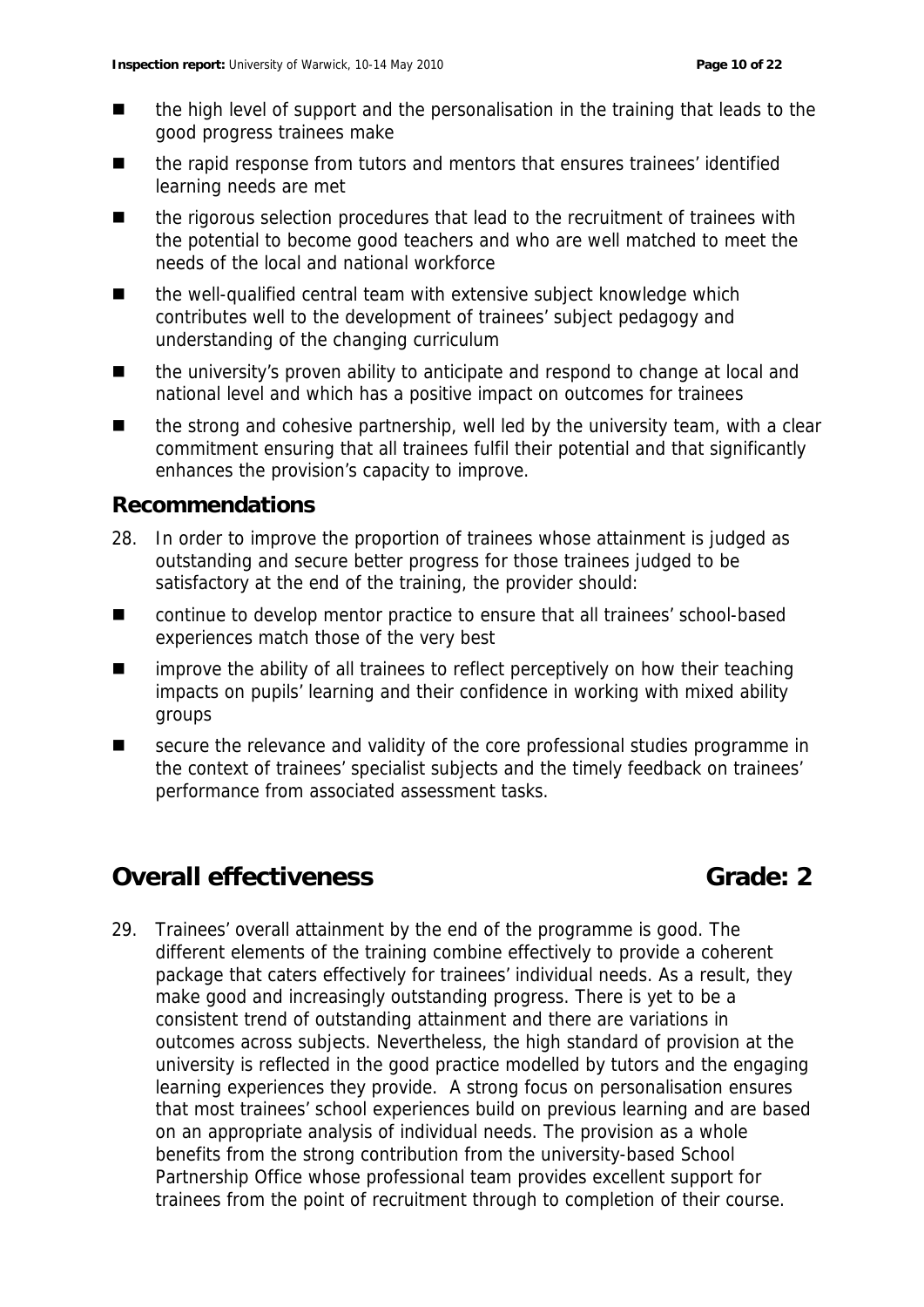Rigorous selection procedures secure the recruitment of trainees with the potential to succeed. The progression rate to employment is good, with around 60% of the university's newly qualified teachers taking up teaching posts in the West Midlands area.

- 30. Trainees are enthusiastic and well-motivated. They have good information and communication technology skills and these are evident in the planning and implementation of their lessons. University tutors set high standards and, as a result, the trainees have high expectations of themselves. Excellent personal and professional support results in a rapid response to address trainees' identified learning needs and this is reflected in the good progress they make. Trainees are prepared well to contribute in cross-curricular contexts, such as the new secondary curriculum and 14–19 Diplomas. Good subject knowledge and the increased emphasis on subject links across the curriculum enable trainees to make useful contributions to curriculum development in their placement schools.
- 31. In their lessons, trainees are quick to establish good working relationships with their students. The most skilful trainees use probing questions to check and extend learning. They implement student-centred methods appropriately. In less effective practice, trainees lack confidence in working with students of different abilities in the same group. The evaluations of their own performance are insufficiently focused on precise outcomes to support effective analysis of the impact of their teaching on their students' learning.
- 32. Careful review and monitoring of trainees' performance tracks their progress against the standards for qualified teacher status. Observations, records of mentor meetings and end of placement reports identify targets for improvement although some of these are rather brief and lack action points securely focused on learning. Consequently, the link between targets set and progress made are not always clear. Increased attention to the moderation of final grades awarded has led to greater consistency this year. This has been supported by joint observations, undertaken by university subject tutors and mentors, which are seen as valued professional development opportunities for school-based trainers. Inspectors were in broad agreement with provider evaluations of trainees' performance at the time of inspection but noted some over-generous instances in predictions of final outcomes.
- 33. In contrast to much of the training, trainees' evaluations of the quality of core lectures and the integration of core and subject programmes reflect poor perceptions of this aspect. In particular, trainees are critical of their inconsistent experiences in receiving feedback on core completion tasks and this delays confirmation of the relevance of the core in the context of their school-based experiences. The university is aware of these issues and is taking steps to bring about further improvements.
- 34. Rigorous recruitment and selection procedures include robust systems for assessing each trainee's individual learning needs prior to the start of the course. Demanding, at entry and pre-course, tasks ensure that trainees are selected with the potential to become good teachers. The provider recruits to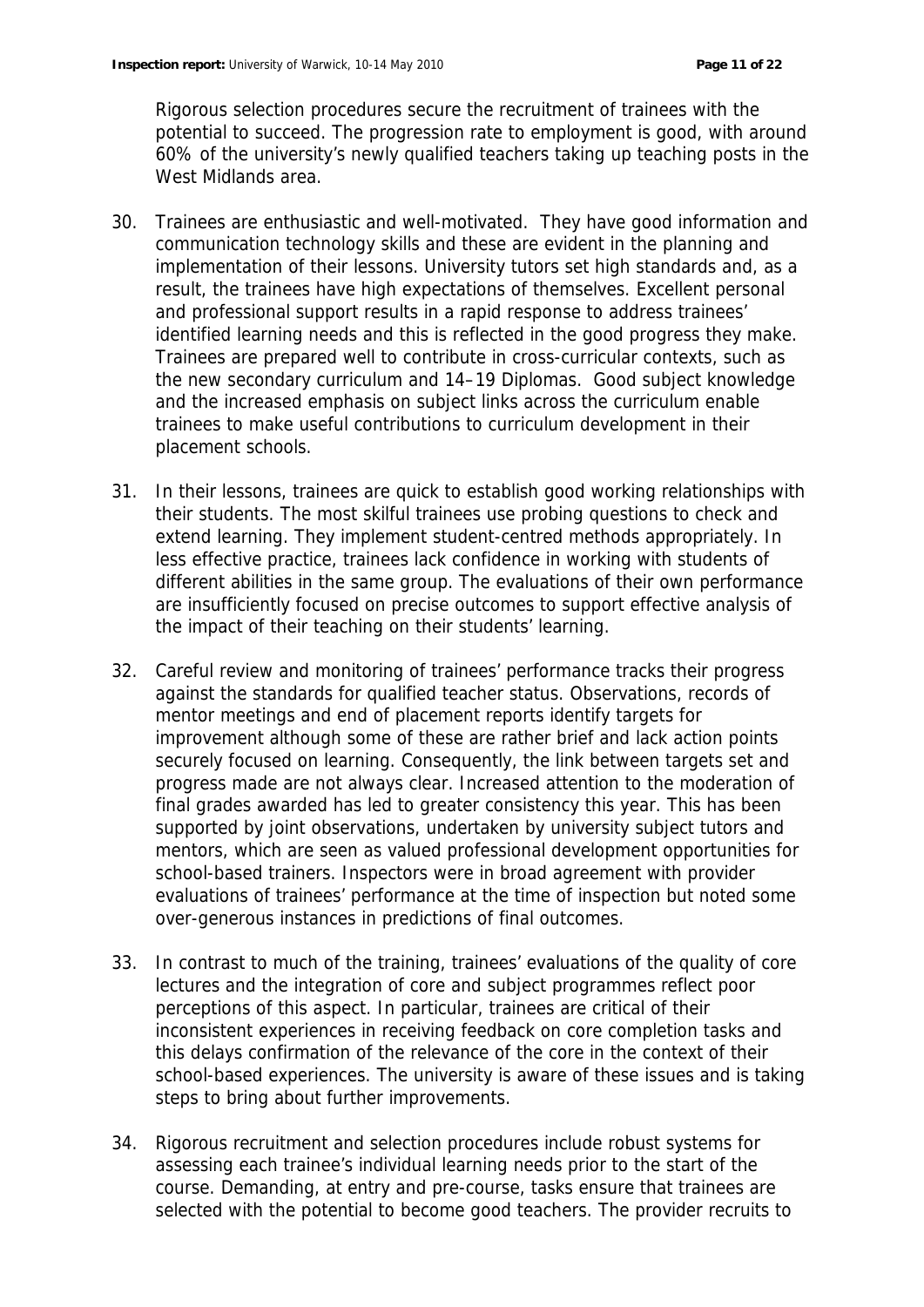target, with many courses over-subscribed. Sustained efforts are leading to an increased number of trainees from under-represented groups and in particular in business education and information and communication technology. The university-wide student associate scheme encourages undergraduates to work with local schools. This has been successful in attracting graduates into teaching. The provider is responsive to addressing national shortages for teachers in science, maths and ICT. Required academic qualifications at entry in these areas are sometimes waived. Careful attention to address individual learning needs throughout the course ensures progression into teaching beyond the training is good.

- 35. Effective use of all available resources has ensured that the quality of outcomes for trainees has been maintained to at least a good standard, despite a period of turbulence in the leadership and staffing of the provision. This success can be attributed to the cohesive, well-qualified and responsive, research-focused university team who strive for excellence across all aspects of their work. The up-to-date subject expertise of university staff is valued highly, both by partner schools and trainees. Funding bids have been successful in providing opportunities for further development; for example in the implementation of training for aspiring teachers of 14–19 Diplomas and in supporting the high take up of the additional, voluntary, Diploma element offered across the university's PGCE provision. Additional resources are deployed where trainees' specific needs are identified; for example, in planning for additional subject knowledge support or experience. External and cross-partnership expertise is used well to enhance the training.
- 36. The consistency of the quality of training across partner schools is good. The strong and cohesive partnership demonstrates a clear focus on achieving the best outcomes for all trainees. Commitment to the partnership is exemplified by the number of schools offering placements and in the number of placements they offer. This includes a relatively high proportion of schools in challenging circumstances where trainees are encouraged to develop skills further in managing and facilitating behaviour for learning. Communication across the partnership is generally good and this makes a good contribution to the progress trainees make. Although not all schools identify cause for concern trainees at a sufficiently early stage of their school experience.
- 37. Trainees are appreciative of the high level of support provided by mentors and tutors and the rapid response from the university team in instances where quality falls short of the best. Securing trainees' access to high quality mentoring in schools new to the partnership, or where there are fewer trainees is a persistent challenge for the provider. Addressing the issue of full attendance at mentor training is a priority and alternative models for delivering this training are being explored. Subject mentors who do not attend training are visited early in the trainees' school experience by their university subject tutors. The difficulties of inducting new part-time tutors into this large complex training programme are yet to be fully resolved.
- 38. The principles of equality and diversity are promoted very well across all aspects of the training and this is reflected in the high levels of personalisation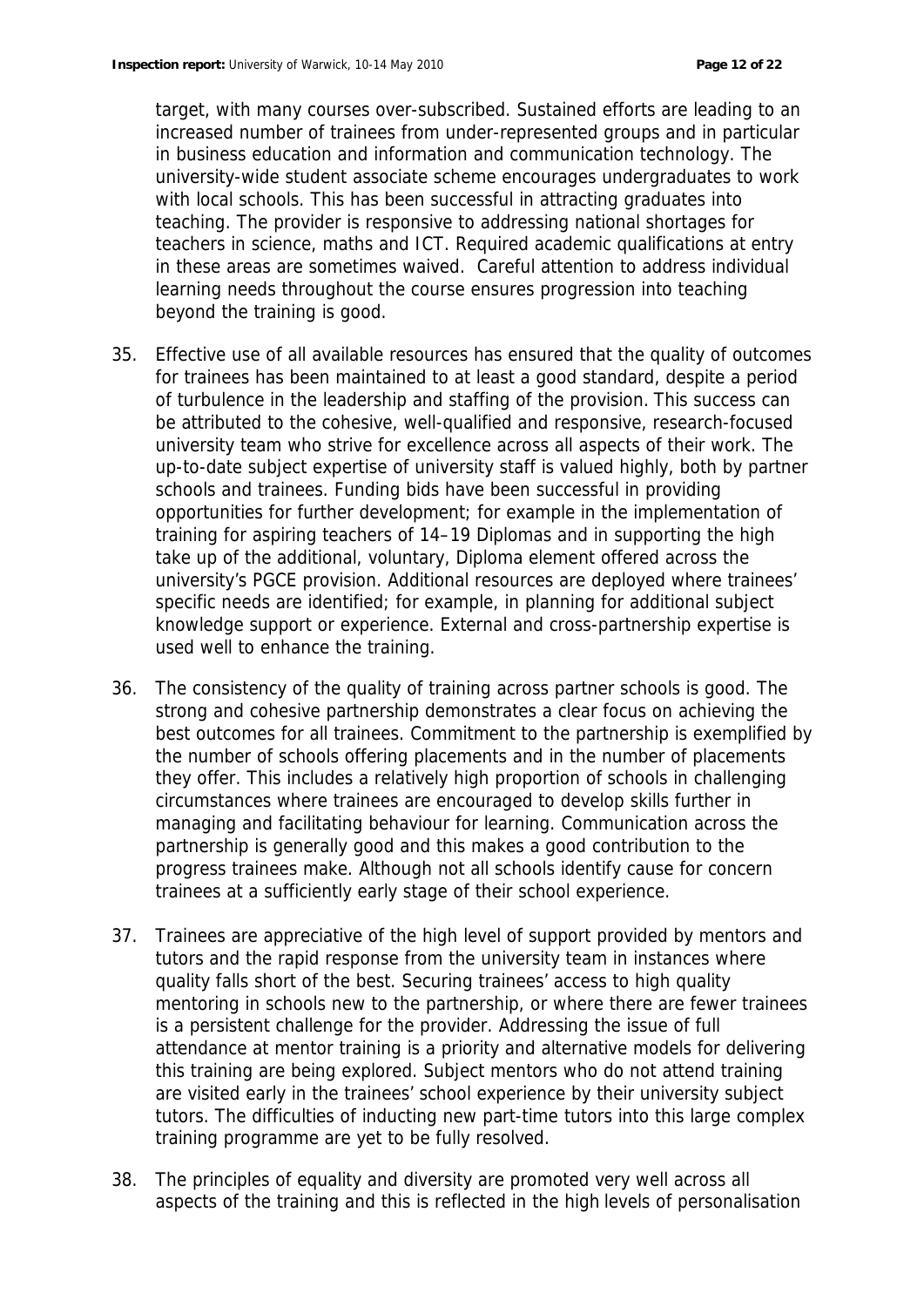and support. Recruitment of black and minority ethnic trainees is now above the TDA advisory target and improving. Applications from minority ethnic groups and from people with disabilities are dealt with fairly. The implementation of the university's equality and diversity policies are monitored by the course team. Trainees' views are represented well and acted on. The very rare incidence of discriminatory behaviour towards trainees in schools is managed extremely effectively and with rigour. Partnership schools offer a range of culturally diverse settings and these are used creatively to ensure trainees are prepared well for teaching in a diverse society. For example, in securing access to trainees' first hand experience of working with students with special educational needs and/or disabilities and those who speak English as an additional language.

# **The capacity for further improvement and/or sustaining high quality**

**Grade: 1**

- 39. The leadership and management of the provision and the partnership demonstrate outstanding capacity for sustaining and improving outcomes for trainees. The overall proportion of trainees judged to be good or better has increased. Trainees' retention and employment rates are good. These outcomes have been achieved against a turbulent backdrop of leadership and management which is now being addressed. The determination of the dedicated university team has steered provision back on track towards its current trend of improvement. There is a clear sense of ownership and a shared understanding among members of the partnership. The maturity of this strong and cohesive group significantly enhances the provider's capacity for further improvement.
- 40. The self-evaluation document is open and honest with useful analysis of relevant data and accurate identification of key priorities. Although selfevaluation grades awarded are over-generous in some instances, the provider's articulation of what it needs to do next to bring about further improvement is clear and consistent with the findings of inspectors. Actions focus on a detailed analysis of all relevant information based on improving outcomes for trainees.
- 41. Performance data drawn from a wide range of sources include trainees' and trainers' evaluations of school-based experiences, and reviews of the different elements of the training; they take account of feedback from former trainees. Trainees' views on the training they receive are sought at regular intervals throughout the year and are acted on; for example, in the on-going action taken to improve trainees' perception of the core lectures, links between core studies and the subject specific elements of the training. The partnership voice is represented through the partnership steering group and regular meetings between professional mentors and the university team. Outcomes data are analysed and acted on and, as a result, further improvements are made.
- 42. Communications across the partnership are good. Partner schools comment on the 'huge step up' this year, 'core tutors and subject tutors know trainees much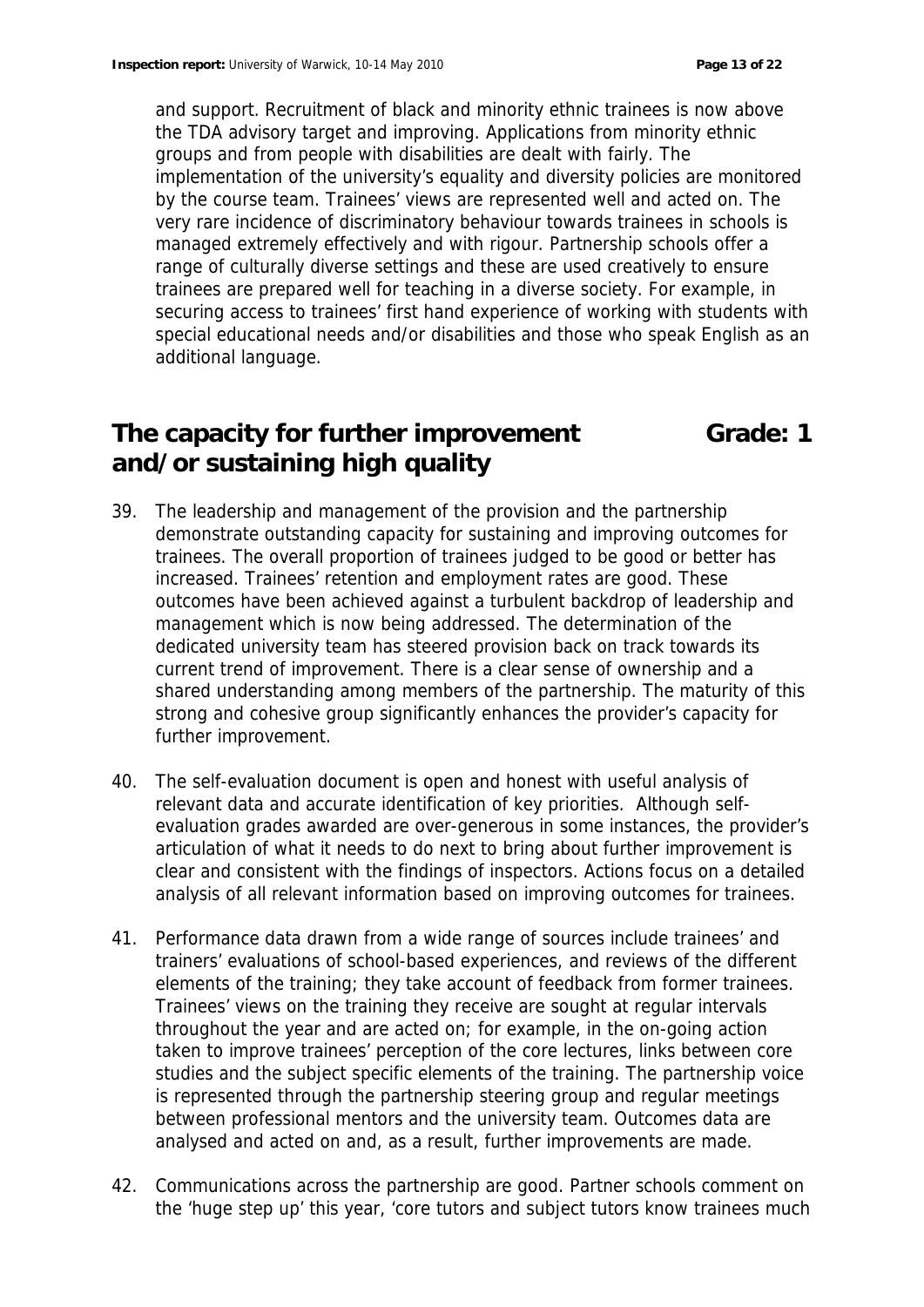better' and feed back positively on the excellent contact between school and university staff. This contributes very well to the good and increasingly outstanding progress trainees make. Joint observations between university tutors and school-based mentors have improved the quality of the trainees' experience in school and the accuracy of evaluations of their performance against the standards for qualified teacher status. Mentors value this shared development opportunity and this is having a positive impact on securing greater consistency. Strengthened staffing and management arrangements are having a positive impact on trends in outcomes for trainees and these are now closer to reflecting the very clear commitment to, and culture of, continuous improvement.

- 43. The university is highly responsive to meeting the demands of national and local educational initiatives. Cross-curricular sessions help prepare trainees to develop models for an integrated secondary curriculum and give them the confidence to contribute to curriculum change in a school setting. The principles drawn from well-received workshops, for example on e-safety, sex and relationships education and behaviour for learning, are applied effectively by trainees to their own teaching. University trainers are experts in their subject field and participate in research and development activity at local and national level. The university's highly effective response to national issues is exemplified in the introduction of new routes, such as the subject route in mathematics with physics, modern foreign languages with business and the wide-ranging activity in the context of 14–19 Diplomas. The commitment to engaging a relatively high proportion of locally-based national challenge schools in the partnership ensures they benefit from the wider staff development opportunities inherent in membership.
- 44. Improvement planning is directly informed by self-evaluation based on the provider's accurate analysis of strengths and areas for development. Plans at all levels are detailed but not all of them have a sharp enough focus on the measurement of impact on outcomes for trainees. A few school based-trainers are not clear about priorities for improving the training. Piloting arrangements sometimes hinder the timely implementation of appropriate intervention. Nevertheless, rigorous monitoring and evaluation of all aspects of the provision ensure action is taken where improvement is required. For example, in proposals aimed at improving the focus on learning in discussions between trainees, tutors and mentors and revisions to arrangements for mentor training. Schools are involved in decision making. They value the opportunity to contribute in regular meetings with the university team and at the annual partnership conference hosted by the university.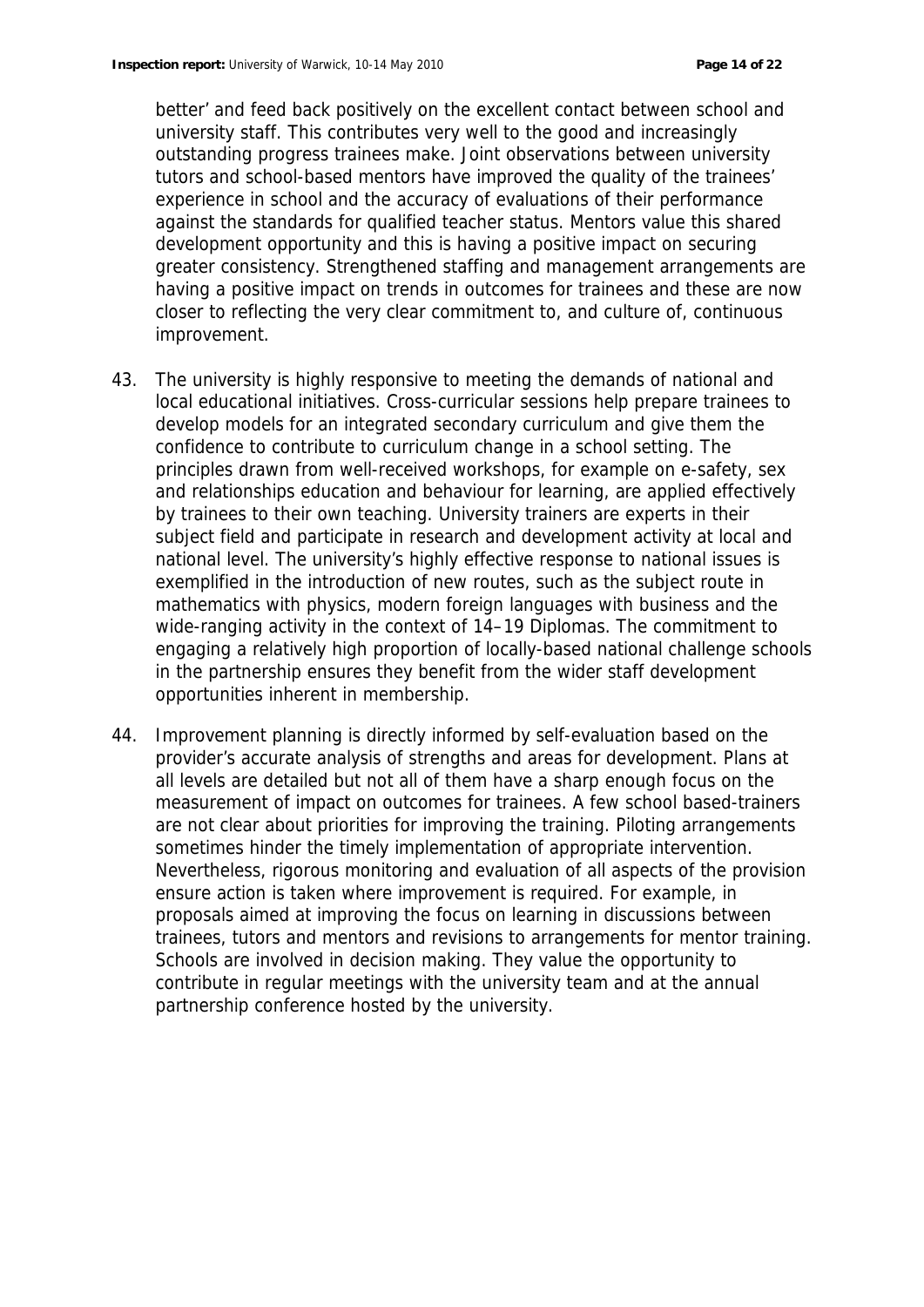# **Initial teacher education for the further education system**

# **Context**

45. The University of Warwick validates the provision of initial teacher education for teachers and trainers in the further education system to seven colleges. Courses lead to the Diploma in Teaching in the Lifelong Learning Sector (DTLLS). They meet the statutory requirements and are endorsed by Standards Verification UK. The partnership offers part-time in-service provision, including skills for life and distance learning courses. Currently, 375 trainees follow these courses, of whom 46 are on the skills for life course and 98 on the distance learning course. Approximately 7% of trainees are from minority ethnic backgrounds and 62% are female.

# **Key strengths**

- 46. The key strengths are:
- the very effective leadership and quidance from the university to improve quality and consistency across the partnership, characterised by the very rigorous and constructive moderation of the provision to enable all partners to raise their standards
- the outstanding anticipation of, and response to, national, regional and local initiatives
- the highly effective promotion of the provision to organisations and groups of people under-represented in initial teacher education for further education, including through a skills for life blended learning model
- the good inclusion of, and very helpful support for, trainees who lack traditional entry qualifications
- the very effective quality of training and tutorial support which enables trainees to make good progress and achieve challenging targets
- the strong emphasis on improving course management and delivery through good action planning which is informed by trainees, trainers, mentors and stakeholders.

### **Required actions**

- 47. In order to improve the quality of provision, the partnership must:
- ensure that all trainees are aware early in their course of current issues in the lifelong learning sector, especially Every Child Matters and safeguarding.

### **Recommendations**

- 48. In order to improve trainees' progress and attainment, the partnership should:
- ensure that all trainees have a wide experience of different teaching contexts to prepare them for working in the diverse lifelong learning sector.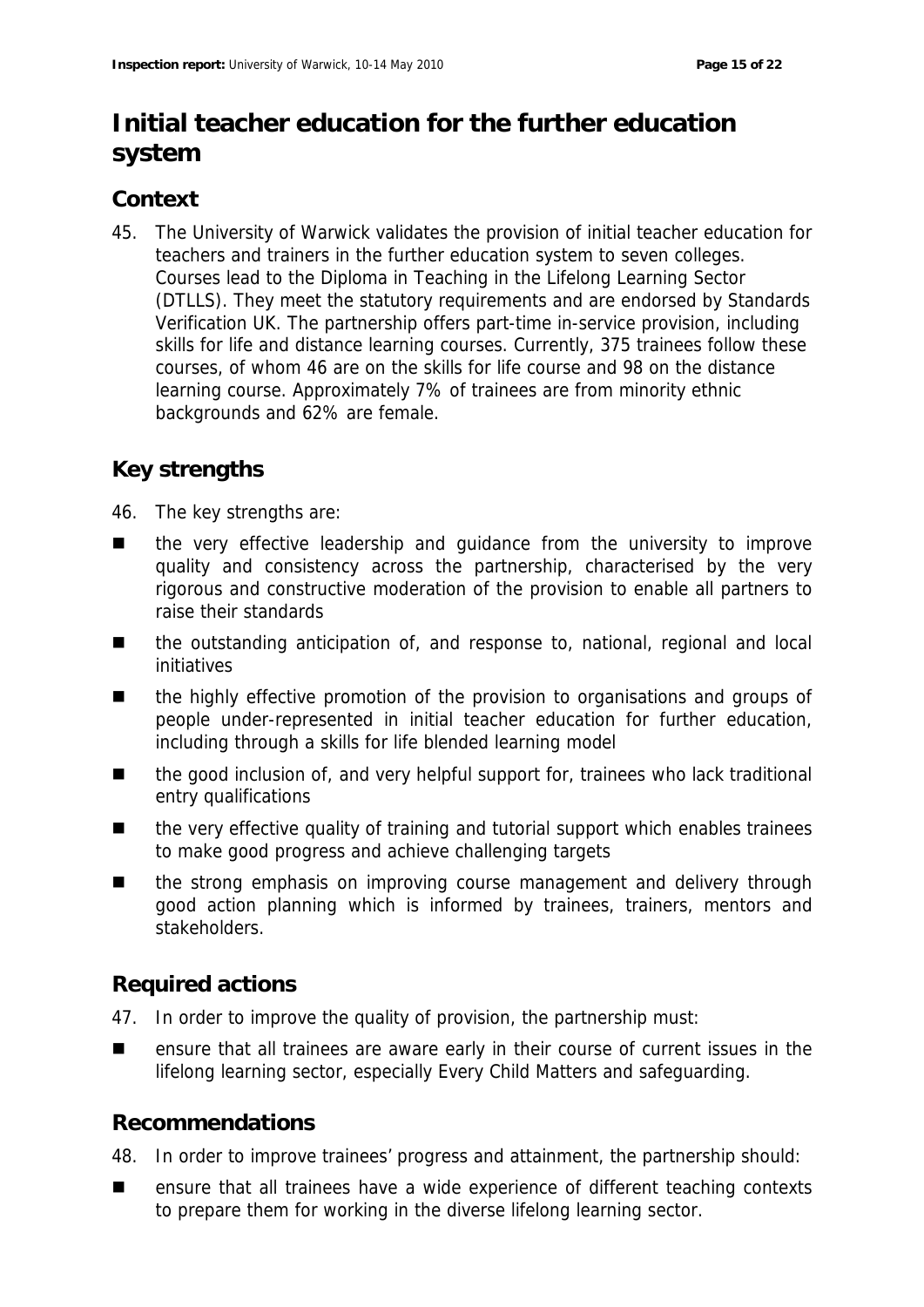- 49. In order to improve the quality of the provision, the partnership should:
- monitor the consistency of mentoring and involve mentors in quality assurance processes
- monitor the quality and accuracy of mentor and peer feedback to trainees
- continue to improve the accuracy and consistency of judgements on trainees' progress and attainment.

### **Overall effectiveness Grade: 2**

- 50. The overall effectiveness of the partnership in securing high quality outcomes for trainees is good. Trainees' attainment by different groups, courses and providers is good. Of the trainees completing their programmes in 2008/09, approximately 87% attained at good or better levels. Trainees who start their course in September are much more successful than those who start in February and this is an area for investigation by the partnership. Trainers scrutinise trainees' work at the pass/fail boundary very carefully to ensure a standardised approach and that all trainees who achieve the qualification deserve to do so. They also take care to ensure that any high marks gained by trainees are justified. Because the partnership is new to grading trainees' outcomes, a few tutors find it challenging to determine the level of trainees' progress and, following the first mid-year review, show variable levels of ability to judge achievement. Managers analyse trainees' attainments thoroughly and explain or take action on any concerns. The partnership is proactive and successful in providing good progression opportunities onto the DTLLS provision. Managers review and analyse progression data well, but much of this is recent. Most trainees make good progress and attain well, because they receive good academic support which enables and encourages them to improve. Trainees on the skills for life distance learning programme benefit from their high quality online self-reflection.
- 51. Most trainees demonstrate a wide range of knowledge and skills about teaching and the wider aspects of further education and training, but a few trainees are not sufficiently apprised of Every Child Matters, 14–19 curriculum and safeguarding in a further education context. Many have a broad teaching experience of learners with different needs and ages, of various levels, qualifications and contexts. A few trainees, however, teach a small number of hours in a narrow context and are not well prepared to work in the lifelong learning sector.
- 52. The range of trainees' academic qualifications and teaching experience on joining the provision is very wide. Most of them, however, make good progress during their course. This is evidenced by the improvements they make in their written assignments, self reflections and in their observed lessons. Typically, they have good subject specialist knowledge and are very committed to their own learners. They plan lessons thoroughly, but do not always facilitate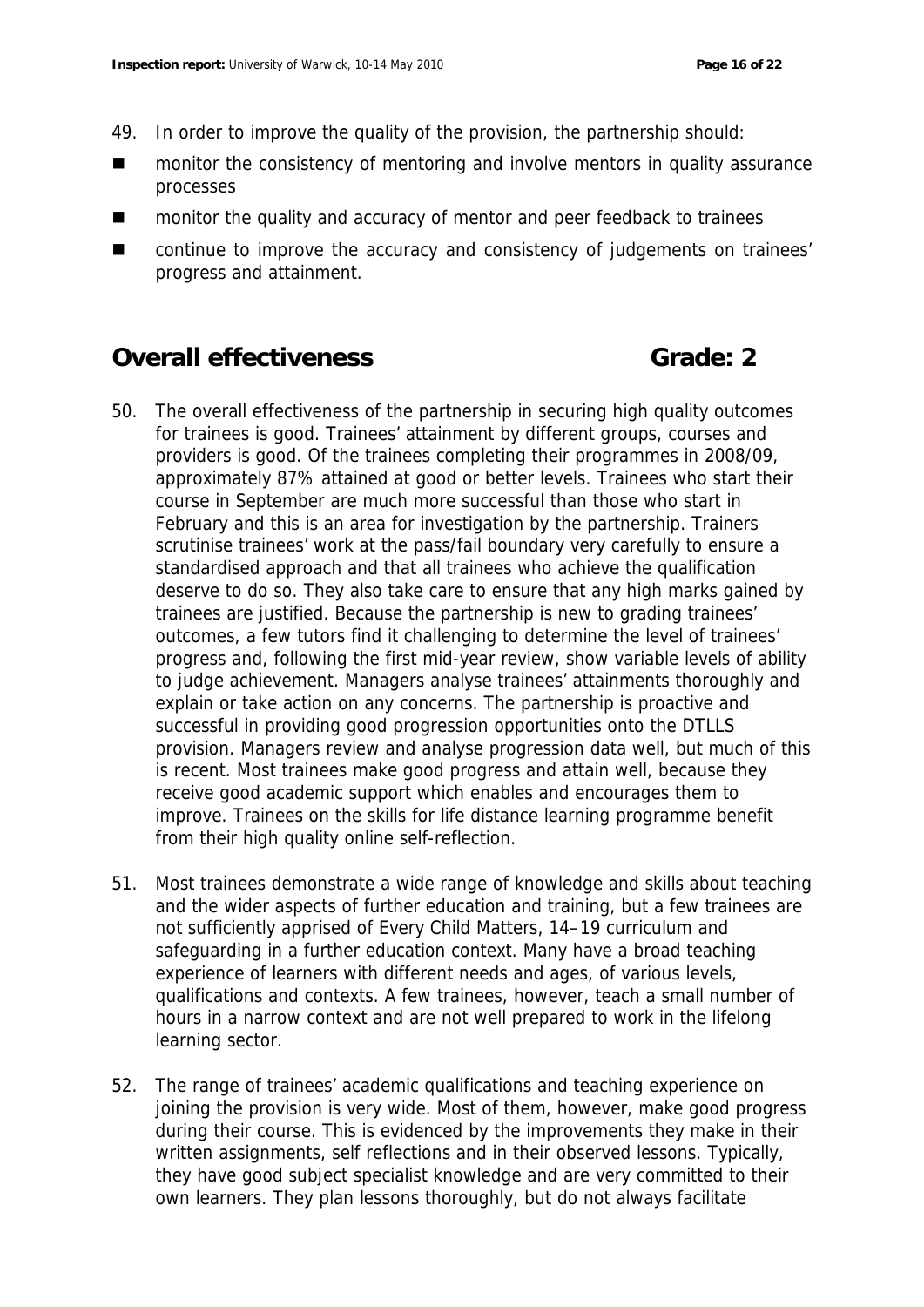learning so effectively. They frequently make good use of a wide range of different methods to engage learners. Trainees develop very good rapport and working relationships with their learners. They use a wide range of formative assessments and regularly check that learning is occurring. Their learners benefit from using well-designed and imaginative learning resources. Some trainees lack confidence and assertiveness and do not manage learning activities effectively. A few trainees talk excessively and rush their learners to answer questions or they answer the questions themselves.

- 53. Recruitment and selection arrangements are good and inclusive. Initial diagnosis of trainees' abilities and personal skills needs is thorough. Trainees without the usual literacy and numeracy requirements are accepted, should they be deemed to have the potential to succeed, on condition that they attain the relevant qualifications during the course. Such trainees receive good support promptly. The positive impact of learning support on trainees is evidenced by their increased confidence and high attainment. A few trainees do not declare at enrolment that they have disabilities and/or learning needs and the partnership aims to encourage more to do so. The information, advice, guidance and selection process is fair and rigorous. Trainees are recruited to the skills for life courses from a very wide range of providers. The flexible blended learning approach attracts trainees from a wide geographical area who otherwise would find if very difficult to train as teachers.
- 54. Training and assessment are good. Trainers encourage trainees to reflect upon and improve the range of teaching methods that they deploy. Trainers are good professional role models for trainees. Training sessions are good or better. Training activities are appropriately designed to provide trainees with many examples of good practice. Consequently, many trainees gain the confidence to try alternative methods of delivery to engage their learners. Trainees benefit from presentations from external specialists on a wide range of current and developing issues, including skills for life, which help to broaden their knowledge and understanding. Most mentors are very committed to enhancing their trainee's teaching of their subject specialism. Many are well qualified and experienced teachers. Although they have access to an informative and helpful mentors' handbook and website, most have no formal staff development to improve their mentoring. Many mentors have no allocation of time for mentoring. They do not normally meet with the trainee and tutor to agree actions and to review progress. A few trainees have little subject-specific support.
- 55. The assessment of trainees' personal development portfolios and assignments is rigorous and accurate. Most feedback is detailed and provides trainees with a clear evaluation of how effectively they have met the required outcomes and what they need to do to improve. In a few cases of mentor and peer feedback, however, guidance is brief, is not formative and misleads trainees by being over optimistic. Assignment feedback is particularly helpful in the case of referred work. Tutors' marking includes good attention to the minimum core; tutors correct grammar and spelling helpfully and appropriately. Trainees with literacy and numeracy needs receive good additional support through drop-in sessions. Skills for life trainees on the flexible study programme receive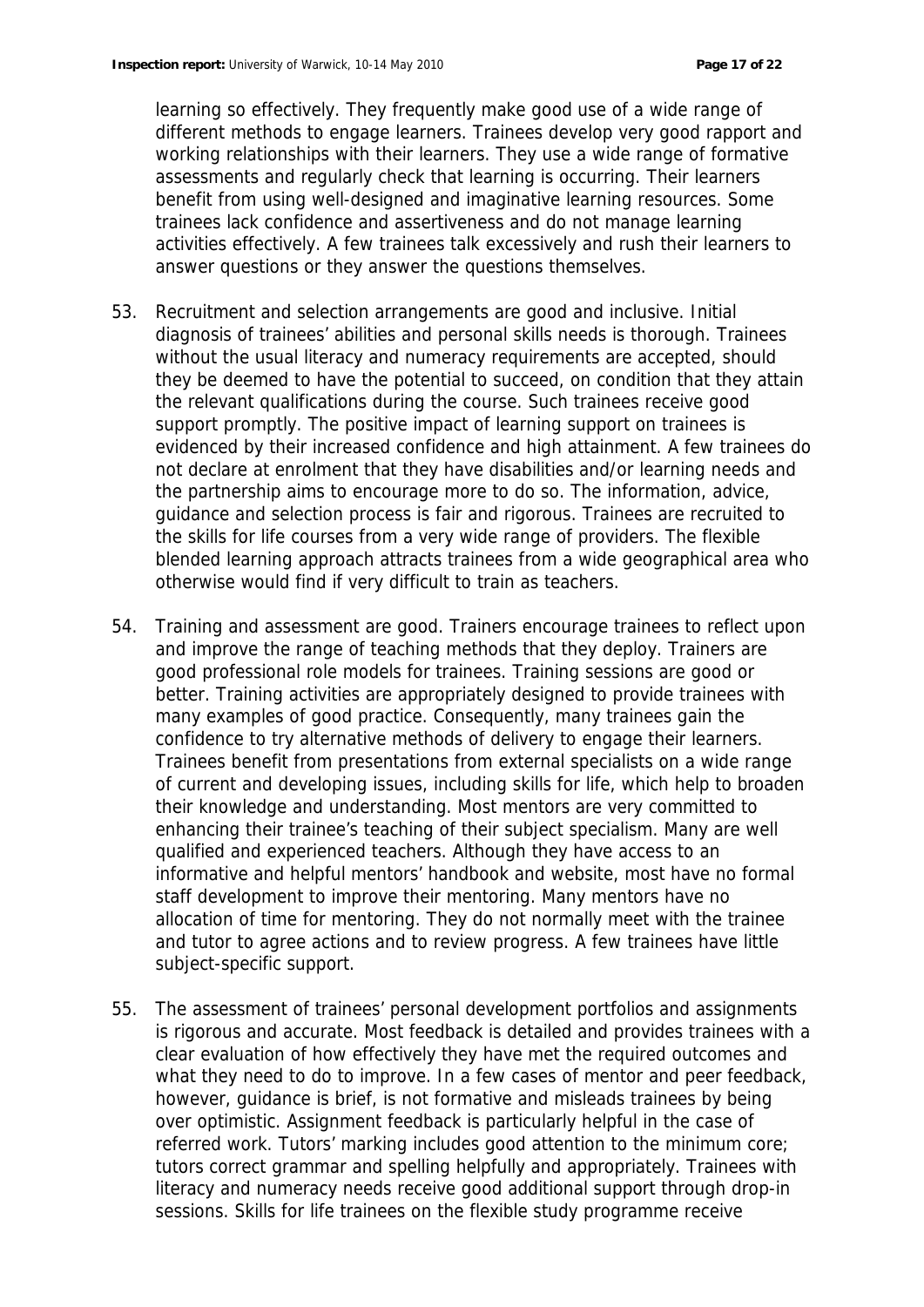individualised support in terms of formative feedback from tutors in response to their high-quality self-reflections. Most individual learning plans are detailed and identify clear and manageable targets, but a few are incomplete and have insufficient subject specialist content.

- 56. Resources at the university and the partner colleges are good. Initially set up to support trainees on the flexible pathway, the university resource bank is now available to all trainees. This provides them with a wide range of guidance materials on critical thinking, academic reading and writing and referencing, many of which are interactive. While the use of the resource bank has increased this year, trainees are frustrated by the password and validation barriers to accessing its contents due to the complex authentication process. The essential skills resource centre provides comprehensive and high quality resources for skills for life trainees.
- 57. The quality of provision is good and is remarkably consistent across all providers. This reflects the very good leadership and management of the partnership. Managers make very effective responses to external examiners' reports and to trainees' views in order to improve assessment practice and the quality of trainees' experiences. Moderation of the provision is very good, rigorous and helpful to all partners. It leads to extensive and meaningful reports which assist partners in improving assignment marking, feedback and the accuracy of judgements. Partners use the very effective review and development meetings well so that all are aware of the latest systems and share best practice. Managers ensure that partnership working is very effective, but are aware that tutors in each provider are asked to implement many developments within short timescales. Managers do not monitor the quality of mentoring systematically. Mentors are not formally involved in course reviews or other quality assurance processes. Cross partnership liaison and communication are very effective; all partners share the common aim of improving the quality of the provision.
- 58. The promotion of equality and diversity is good. Equality and diversity principles are enshrined in the DTLLS programme and tutors emphasise these aspects especially in assignments and the lesson observation processes. Trainees understand social and cultural diversity well and know the importance of cultural sensitivity regarding the use of imagery. They are aware of the need to ensure that resource materials reflect a diverse society. Trainees make good use of opportunities to promote their learners' understanding of social and cultural diversity.

### **The capacity for further improvement and/or sustaining high quality Grade: 2**

59. The partnership has a good capacity to sustain high quality outcomes for trainees and to secure further improvements. Managers at all levels deploy a good model to assess performance in order to secure high quality outcomes. Partner colleges are aware of the clearly defined procedures for reviewing and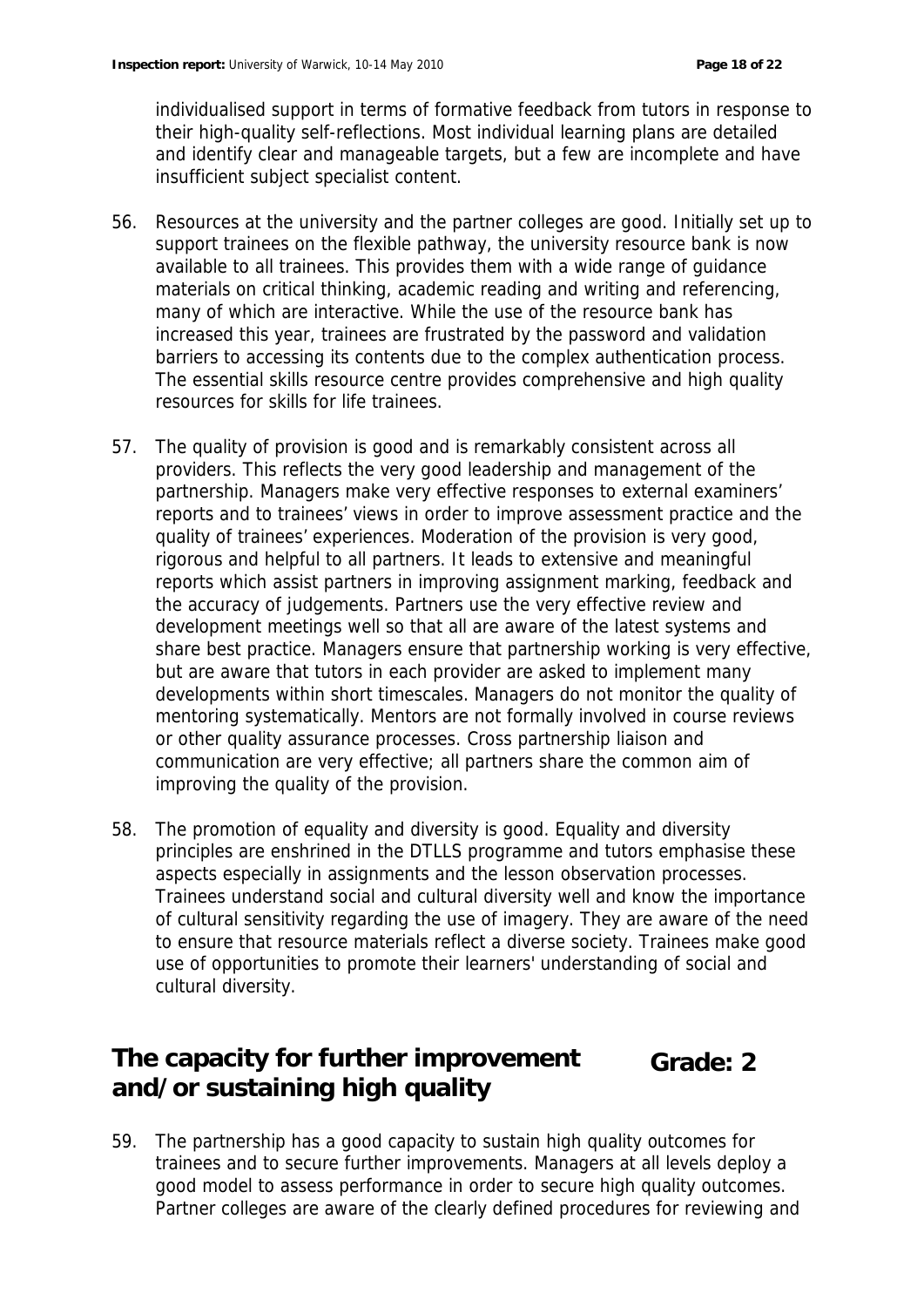evaluating the provision and contribute to the process effectively. College selfassessment reports are good; they analyse data rigorously and are very detailed and comprehensive. The approach to self-evaluation through termly review meetings, structured action plans and curriculum self-assessment reports is systematic and self-critical. Programme teams carry out thorough evaluations of the impact of specific training activities on trainees' progress and development through progress review meetings. These include the views of trainers, trainees and mentors. Outcomes are incorporated into the selfevaluation document and relate to actions in the development plan.

- 60. The self-evaluation is open and honest and mostly accurate. The review focuses effectively on equality and diversity, harassment and unlawful discrimination. It includes a good analysis of why trainees defer or withdraw by different groups. The validity and usefulness of the process and the ensuing document is accepted across the partnership. Outcomes from review impact positively on trainees' experiences. However, managers do not judge trainees' attainments nor evaluate trainees' success, retention and pass rate data trends. In places, the document is overly descriptive and insufficiently evaluative. The discrete self-evaluation of the skills for life programme clearly identifies strengths and areas for improvement and provides a comprehensive assessment of the quality of the provision.
- 61. The partnership has an outstanding capacity to anticipate change and prepare for, and respond to, national, regional and local initiatives. The high level of awareness by the university of national, regional and local initiatives, supported by its association with the West Midlands Centre of Excellence in Teacher Training, is outstanding. Examples of impact include: its willingness to experiment with new provision; its positive reaction to change curriculum and delivery to meet the needs of providers and trainees; and its response to promote different types of provision to groups of people and organisations under-represented in teacher education. Relationships within the partnership are excellent. The university works very effectively with external partners and also with the colleges in its partnership. University staff benefit from very close liaisons with national organisations and with leading experts in the lifelong learning sector. They also engage at many levels with staff in partner colleges to share initiatives and new developments in both teacher education and the further education sector. The university ensures a strong dialogue between policy and practice. The partnership has a very positive approach to initiatives and innovation. The university provides many staff development opportunities for its partners to improve provision, to address areas of concern and in response to their requests. Leaders at all levels are committed to a culture of continuous improvement.
- 62. The effectiveness of the partnership in planning and taking action for improvement is good. Outcomes from the self-evaluation and rigorous moderation processes inform overall plans. These include formative actions and targets to improve the quality and consistency of the provision. Trainees benefit as a result of the subsequent programme and assessment changes. For example, improvements have been made to assignment briefs following constructive suggestions from trainees. Managers and staff at the partner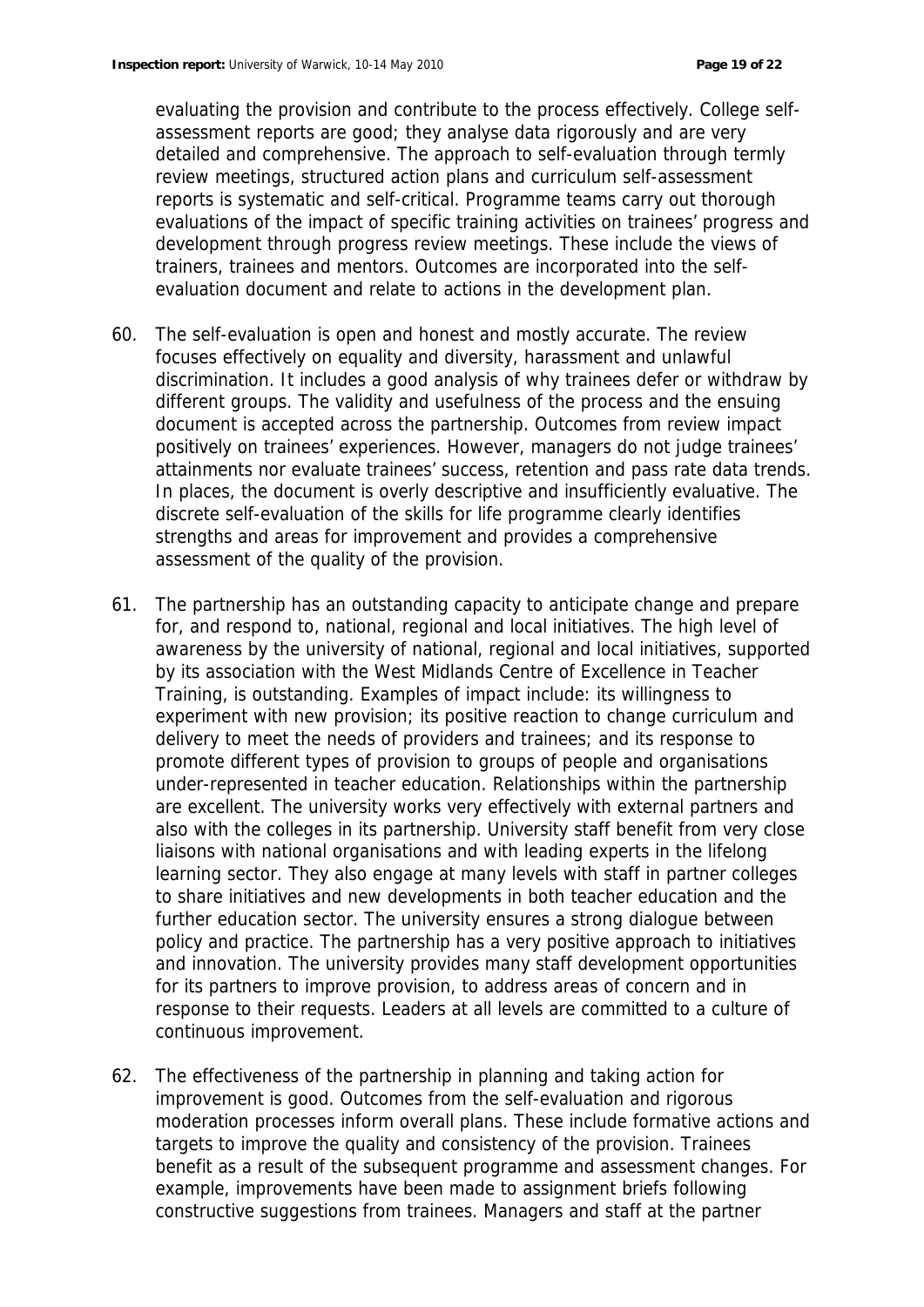colleges contribute fully to review and development planning processes. Managers monitor progress against action points termly. College teams are kept up to date with developments, systems and expected standards. Actions taken to improve the provision take appropriate account of the views of all concerned. Partners work effectively with the university to act on identified areas for improvement, but inconsistencies in implementation of the wide and complex array of systems is evident. Nevertheless, development planning and implementation enriches and improves the quality of the programme.

### **Annex: Partnership colleges**

The partnership includes the following colleges: City College, Coventry; Henley College, Coventry; Herefordshire College of Technology; North East Worcestershire College; North Warwickshire and Hinckley College; Stratford-upon-Avon College; and Warwickshire College.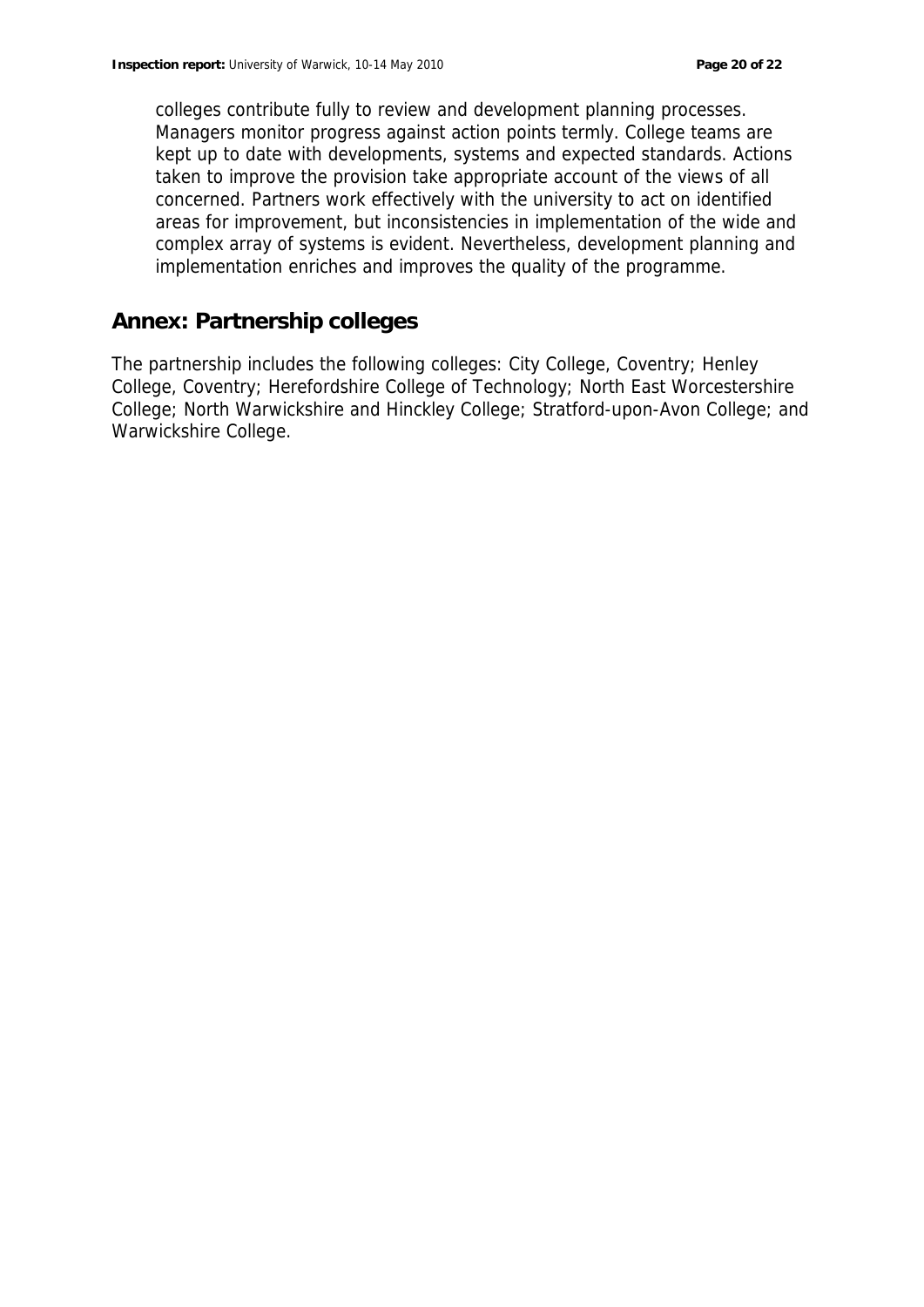# Summary of inspection grades<sup>1</sup>

**Key to judgements: grade 1 is outstanding; grade 2 is good; grade 3 is satisfactory; grade 4 is inadequate.**

### **Overall effectiveness**

-

|                                                                                   |                                                                                                                                                            | Primary       | Secondary      | ш<br>Щ<br>TE for |
|-----------------------------------------------------------------------------------|------------------------------------------------------------------------------------------------------------------------------------------------------------|---------------|----------------|------------------|
| How effective is the provision in securing high quality<br>outcomes for trainees? |                                                                                                                                                            | 1             | $\mathcal{P}$  | 2                |
| Trainees'<br>attainment                                                           | How well do trainees attain?                                                                                                                               | 1             | $\mathfrak{D}$ | 2                |
| <b>Factors</b><br>contributing<br>to trainees'<br>attainment                      | To what extent do recruitment / selection<br>arrangements support high quality outcomes?                                                                   | $\mathcal{P}$ | 1              | $\mathfrak{D}$   |
|                                                                                   | To what extent does the training and assessment<br>ensure that all trainees progress to fulfil their<br>potential given their ability and starting points? | 1             | $\mathfrak{D}$ | $\mathcal{P}$    |
|                                                                                   | To what extent are available resources used<br>effectively and efficiently?                                                                                | 1             | $\mathfrak{D}$ | $\mathcal{P}$    |
| The quality of<br>the provision                                                   | To what extent is the provision across the<br>partnership of consistently high quality?                                                                    | 1             | $\mathfrak{D}$ | $\mathfrak{D}$   |
| Promoting<br>equalities and<br>diversity                                          | To what extent does the provision promote equality<br>of opportunity, value diversity and eliminate<br>harassment and unlawful discrimination?             | 1             | 1              | $\mathcal{P}$    |

# **Capacity to improve further and/or sustain high quality**

|                                                                                                                                                               | Primary | Secondary | 出<br><b>ITE</b> for |
|---------------------------------------------------------------------------------------------------------------------------------------------------------------|---------|-----------|---------------------|
| To what extent do the leadership and management at all<br>levels have the capacity to secure further improvements<br>and/or to sustain high quality outcomes? |         |           |                     |
| How effectively does the management at all levels assess<br>performance in order to improve or sustain high quality?                                          |         |           |                     |
| How well does the leadership at all levels anticipate change, and<br>prepare for and respond to national and local initiatives?                               |         |           |                     |
| How effectively does the provider plan and take action for<br>improvement?                                                                                    |         | 2         |                     |

<sup>1</sup> The criteria for making these graded judgements are in the *Grade criteria for the inspection of ITE 2008-11*; Ofsted November 2009; Reference no: 080128.